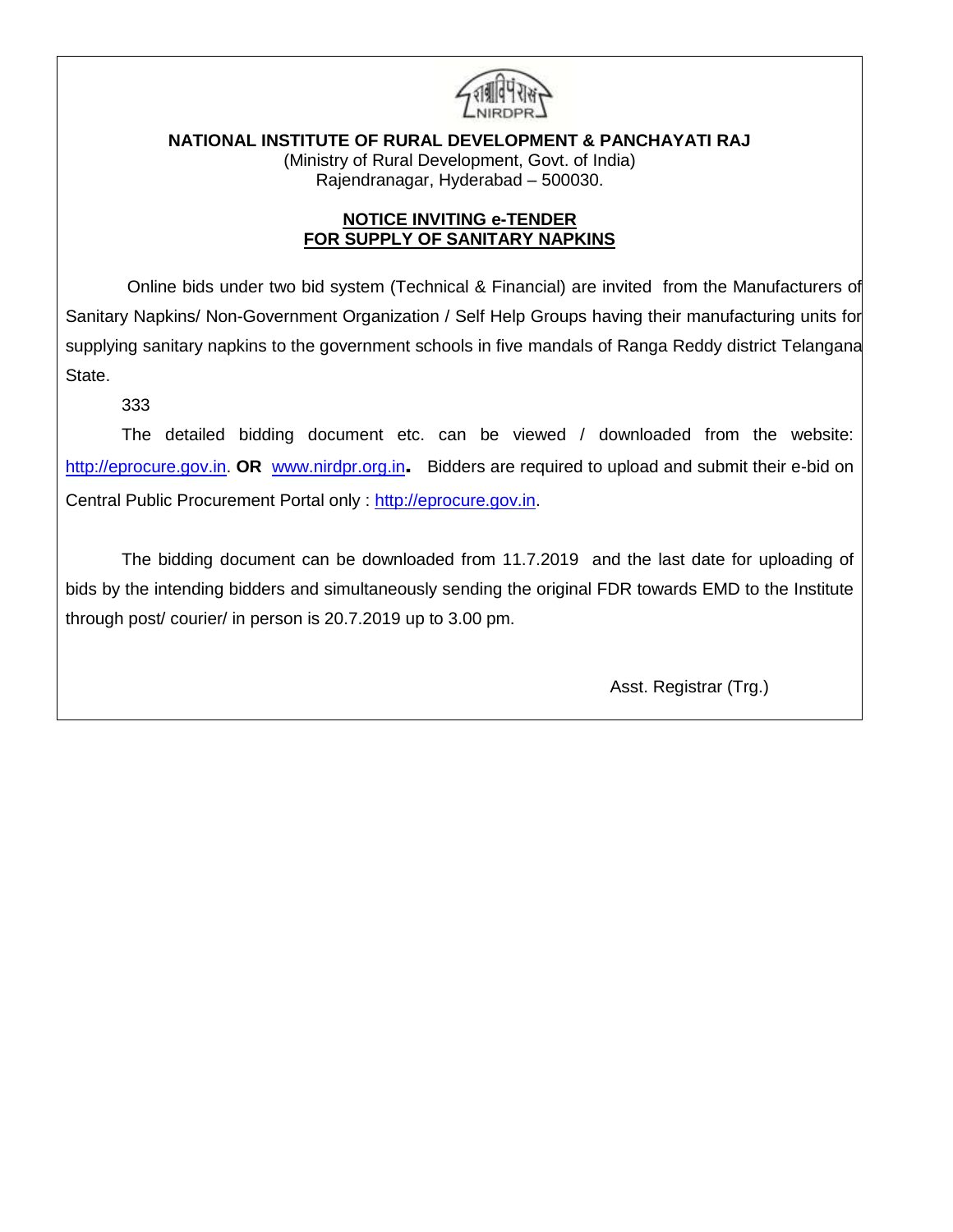#### **Annexure-I**

### **SCOPE OF WORK**

The Institute requires around 1.4 lakh packs (each pack containing eight sanitary napkins) per annum. These napkins are to be delivered in 5 mandals namely Gandipet, Moinabad, Rajendranagar, Shamashabad and Serilingampally of Ranga Reddy district, Telangana State. The bidders may peruse the specifications and rate quoted is inclusive of the cost of napkins and door delivery at 76 schools. It may be mentioned that bids from the suppliers who have been blacklisted by State/Central Govt. organizations in the past will not be considered.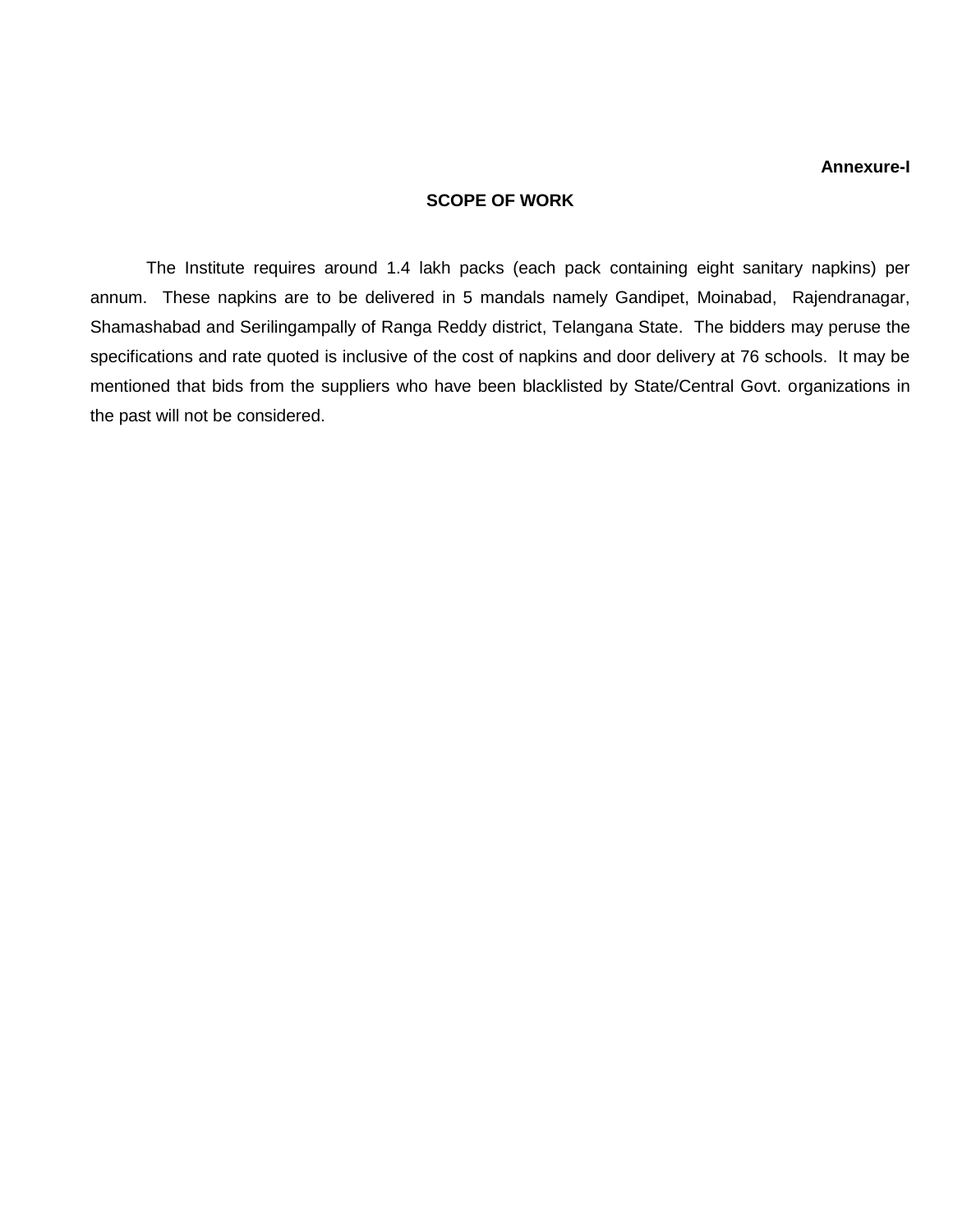

# **NATIONAL INSTITUTE OF RURAL DEVELOPMENT & PANCHAYATI RAJ**

(Ministry of Rural Development, Govt. of India) Rajendranagar, Hyderabad – 500030.

# **A. ELIGIBILITY CRITERIAFOR PARTICIPATION INTHE TENDER**

At the time of opening of tenders only Technical Bid containing proof of Earnest Money Deposit (EMD), Certificates and Documents, information required as per Form "A", would be opened and financial bid/BOQ containing Price Bid as per Form "B", will be opened only of those tenderers who fulfill following minimum eligibility criteria:-

The tenderer has to upload scanned copy of:

- i) FDR of scheduled bank for Rs. 77,000/- towards EMD.
- ii) Accepted and signed form "A" and form "B" of the tender.
- iii) Proof of deposit of Earnest Money Deposit amounting to Rs. 77,000/- in the shape of FDR of scheduled bank duly pledged in favor of "NIRDPR" The FDR towards EMD should be valid for a period of Six month from the date of opening of tender.
- iv) An authorization letter nominating a responsible person of the tenderer to transact the business with the Tender Inviting Authority and such authorized person should sign the tender document.
- v) Copy of GST Registration Certificate .
- vi) An affidavit duly attested by Notary Public to the effect that the tenderer has never been blacklisted by any concern/ authority as per specimen at "Annexure–2".
- vii) 3 years manufacturing experience certificate for production of SanitaryNapkins.
- viii) Valid ISI Mark Certificate in respect of quoted SanitaryNapkins.
- ix) A copy of NSIC/MSME registered certificate.
- x) A copy of PAN.
- xi) Copy of the manufacturing license issued by the concerned authorities.
- xii) Sample of Sanitary Napkins(contains Eight Napkins in a pack) along with test report of NABL accredited laboratory of the submitted batch of sample on or before last date and time for submission of tender.
- Note: All the documents in support of eligibility criteria are to be uploaded properly, failing which bid will not be considered.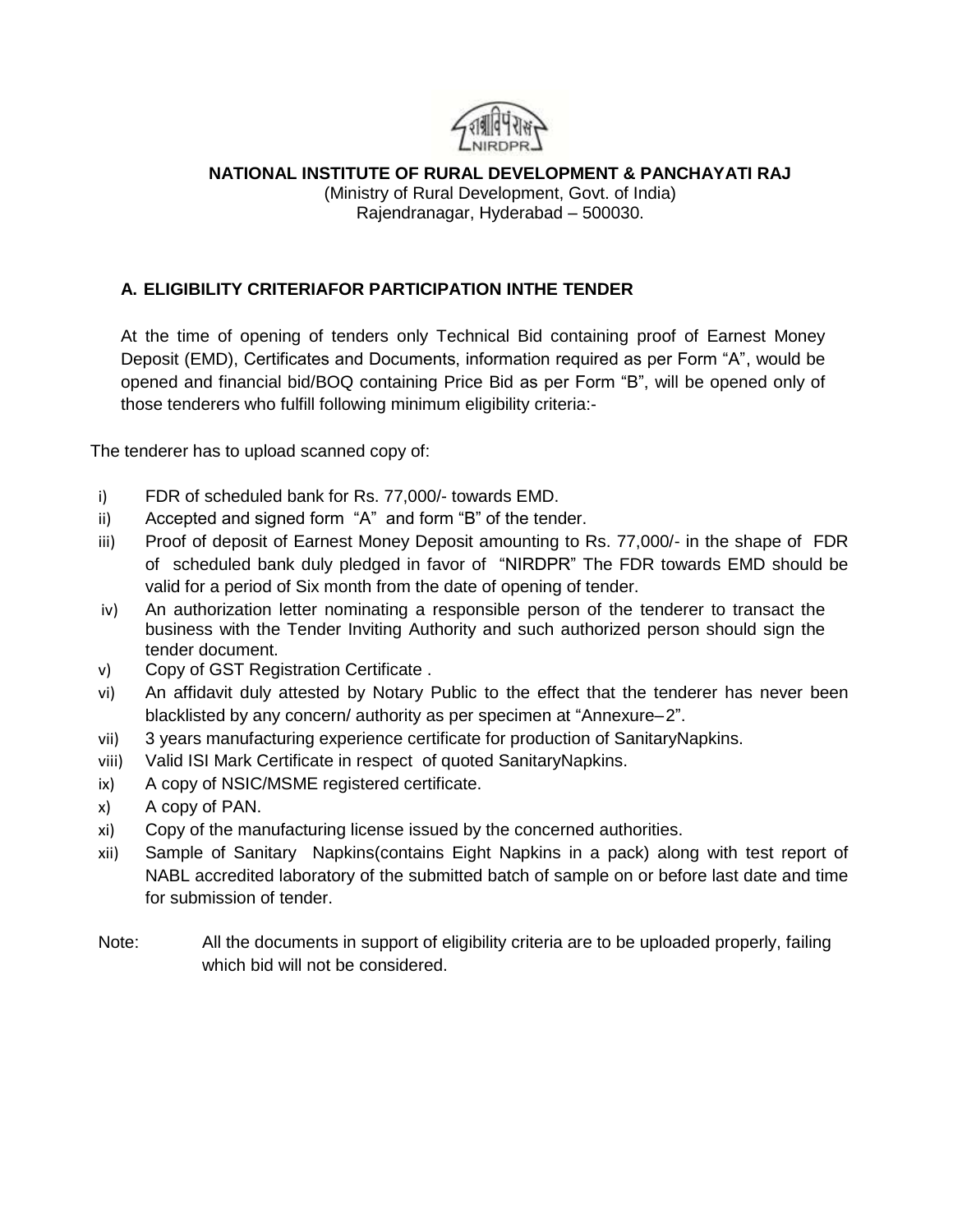**NATIONAL INSTITUTE OF RURAL DEVELOPMENT & PANCHAYATI RAJ**

(Ministry of Rural Development, Govt. of India) Rajendranagar, Hyderabad – 500030.

## **NOTICE INVITING e-TENDER FOR SUPPLY OF SANITARY NAPKINS**

# **1. GENERAL TERMS AND CONDITIONS**

# **A. TECHNICALSPECIFICATIONS**

The Detailed Technical Specification of the Required Sanitary Napkins are enclosed in 'Annexure – 3'.

# **B. AUTHORITY TO EXECUTE SUPPLY THROUGH AUTHORIZED DISTRIBUTOR**

In case supply is to be executed through the authorized distributor of the Manufacturer,the manufacturer is required to submit and upload Authority letter for execution of supplies by the authorized distributor on his letter head pad in Technical Bid. The Manufacturer shall also furnish details of the authorized distributor in relevant column of Form"A" of the tender document. The Authority letter should be signed by the authorized person of the tenderer signing the tender documents. The authorized distributor of successful tenderer shall also be party to sign the agreement for compliance of terms and conditions of the tender.

The quoted rates should be for the pack, specifications and packing instructions given in Annexure "3". The tenderer is not permitted to change/alter specification or pack given in the aforesaid Annexure.

# **C. TENTATIVE REQUIRED QUANTITY**

The tentative required quantity of Sanitary Napkins is around 1.4 lac packs (each pack containing Eight Sanitary Napkins).The tentative required quantity can be increased/decreased by 10% at the discretion of Tender Inviting Authority.

# **D. BID ACCEPTANCE PERIOD**

The Bids shall be valid for acceptance for a period of 90 days from the date of opening of Technical bid. Prior to the expiry of the Bid validity, the Tender Inviting Authority may ask the Bidder in writing to extend the validity for any further period. The Bidder shall within three days of issue of such request will intimate his acceptance to extend the validity of theTender.

# **E. SHELFLIFE**

The product shall have a minimum shelf life of Two years. At least  $5/6<sup>th</sup>$ of the shelf life should remain in balance at the time of shipment. While executing suppliesagainstthesupply order, thedate of manufacturing, date of expiry, batch number etc. shall be clearly mentioned by the "Supplier" on thebill(s).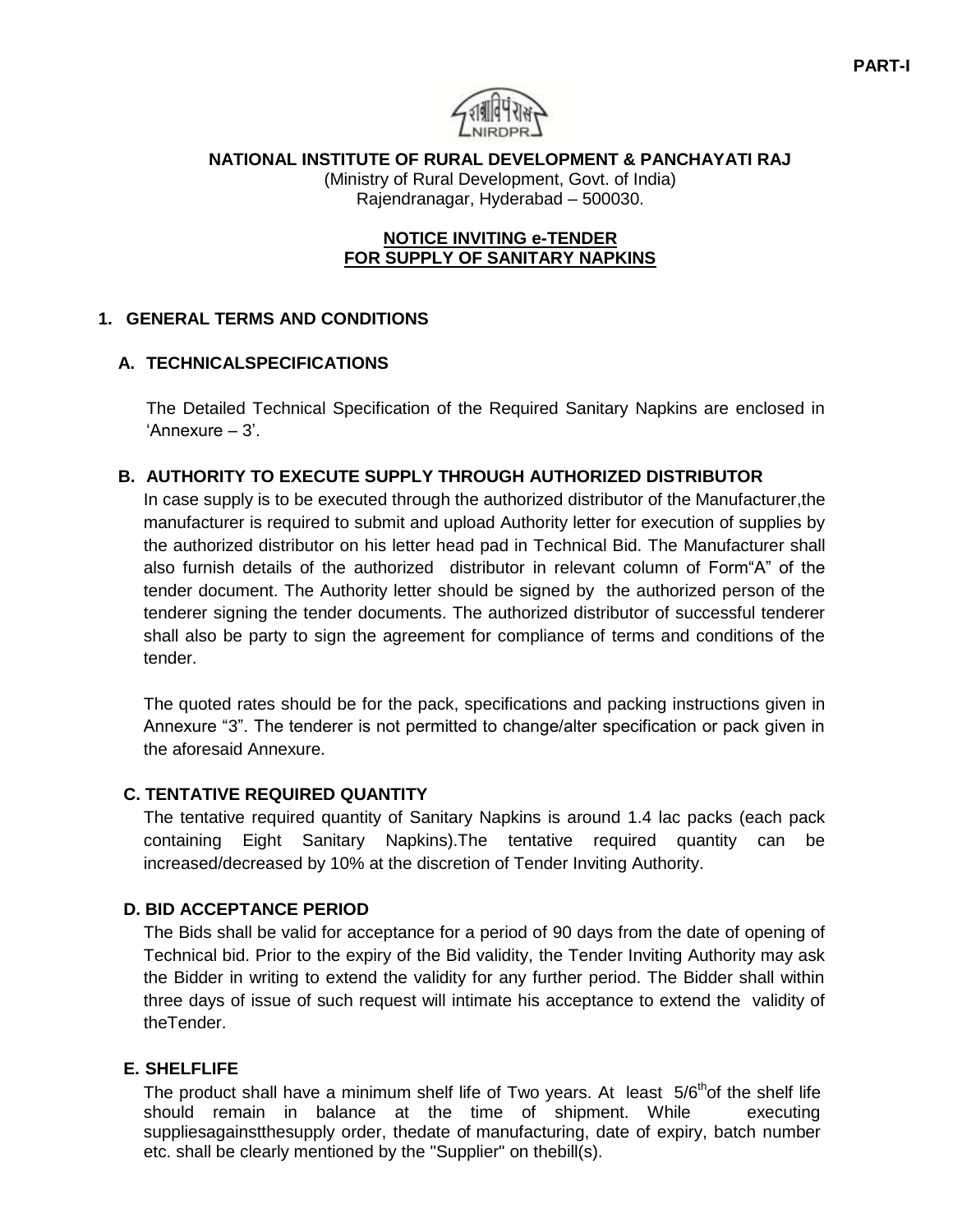### **F. PERFORMANCE SECURITY DEPOSIT & AGREEMENT:**

**i.** On being informed about the acceptance of the tender, the successful tenderer shall deposit performance security in the shape of Fixed deposit Receipt amounting to Rs. 10,000/- (Rupees: Ten thousand only/-) duly pledged in favor of NIRDPR for the due performance of the contract as per terms and conditions of the tender and faithful execution of the supply order(s). The performance security of the successful bidder will be released after completion of all contractual obligations.

In case, the Bidders withdraws his bid within its validity or fail to deposit performance security within specified time after award of contract, the Earnest Money Deposit will be forfeited and the firm will be debarred for participation in the tender for a period of five years. The FDR towards performance security should be kept valid for at least six months after completion of the contractual period. The same shall have to be revalidated in case of extension of contract period.

- **ii.** The successful Tenderer shall execute an agreement (3copies) on a non-judicial stamp paper of value of Rs.100/-(stamp duty to be paid by the Bidder)within10 days from the date of intimation from Project Director, National Institute of Rural Development and Panchayati Raj, Hyderabad. informing that his tender has been accepted. The Specimen form of agreement is enclosed as Annexure "6".
- **iii.** The Earnest Money Deposit of tenderers shall be returned to the Tenderers after signing of agreement with the successful tenderer and deposit of Performance Security. The cose of the same shall be borne by the tenderer.
- **iv.** The Tender Inviting Authority (Purchaser) will not pay any interest on Earnest Money Deposit/ Performance Security Deposit.
- **v.** The Tenderer shall not, at any time, assign, sub-let or make over the contract or the benefit thereof or any part thereof to any person or persons what so ever.

# **G. DeliveryClause**

It shall be incumbent upon the suppliers to complete the supplies soas to reach the Schools within 30 days (Napkins can supply for three months once to each school) from the date of issue of supply order failing which suitable action, which may debarment from participation in the Sanitary Napkins tender for future, may be taken against the defaulter(s) and the NIRDPR, Hyderabad-30, would be free to arrange Sanitary Napkins from other alternative sources at the risk and cost of approved supplier. However, request for extending delivery time at interior locations can be entertained keeping in view the prevailingconditions.

# **H. PENALTY PROVISION FOR DELAYED SUPPLY**

In case approved supplier fails to deliver any or all of the goods within the specified period, the tender inviting authority /purchaser reserve the right to deduct liquidated damages a sum equivalent to 2% of the delivered price of the delayed goods for each week of delay or part thereof, until actual delivery with maximum of 10% Liquidity damages. After 40 days from the date of issue of supply order, the same shall be automatically treated as invalidated andcancelled.

### **I. PRICES**

The bidder shall have to quote as required per Financial Bid/BOQ. The price quoted must be net per unit and inclusive of Freight, Loading, Unloading, Insurance, Road permits, Handling, Packing, Clearing charges, door delivery if any. No other charges & taxes will be paid extra. The rates quoted should be onF.O.R. door delivery basis at every schools listed in "Annexure –4". Rates hould be quoted in Indian currency only.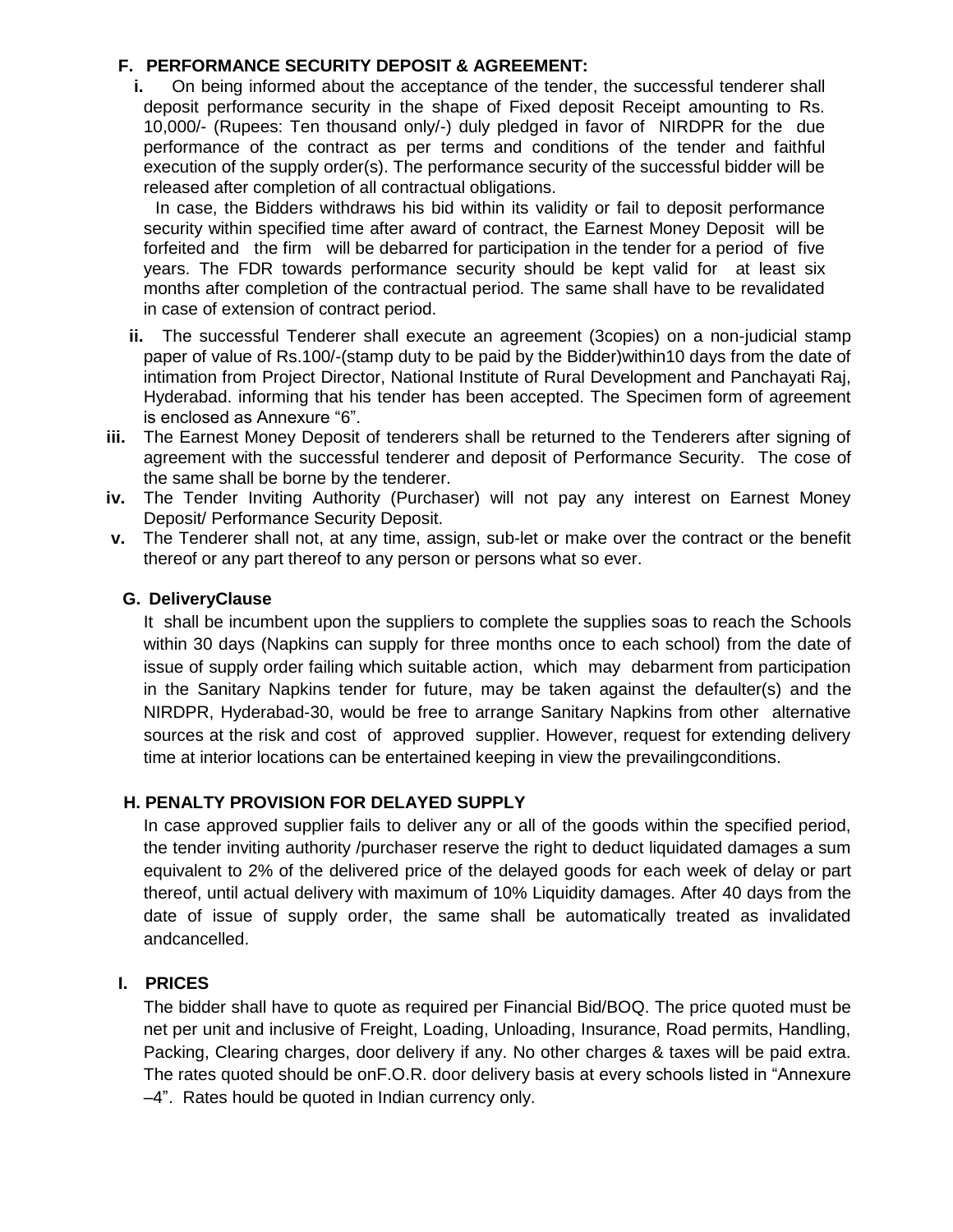# **J. PERIOD OF PRICE AGREEMENT**

The price Agreement shall be operative up to one year from the date of its finalization i.e. from the date of issue of Price Agreement to last date of the month in which initial agreement is signed. The successful Tenderer shall note that Purchase orders may be placed up to the last day of the currency of the price agreement. The tender period can be further extended by NIRDPR, Hyderabad-30, for any further period as per necessity subject to satisfactory performance and fulfillment of all the terms and conditions of the tender by the successfulbidder.

# **K. Recalls:**

The products must be recalled by the manufacturer at his cost, if rejected by the purchaser or authorized representative because of problems with product quality or adverse reactions of the product to the user. The supplier will be obliged to replace the product in question at his own risk and cost with a fresh batch of acceptable quality with in a period of 30 days from the date of intimation by the consignee or Tender Inviting Authority. In case of non-replacement of rejected stocks with in the specified time, the bidder shall not be entitled for any payment for such quantity/ such batch of supply and the authority of NIRDPR shall have the right todestroysuchbatchofsupplyafterobservingallcodalformalities.

# **L. Raising Of Bills and Payment Provision**

The bill(s) in triplicate against supply of Sanitary Napkins shall be raised in the name of CSR,PPP&PA; NIRD&PR ; Hyderabad-30, and goods consigned to concerned School In charge and Project Manager as per directions given in the supplyorder.

The payment shall be released to the supplier on receipt of verified bill(s) from the concerned School In-charge(s) in respect of the items, the receipt of which has been acknowledged by the concerned Project Manager in terms of quantity.

No advance payment towards cost of Sanitary Napkins will be made to the approved supplier.

The item(s) which are rejected by the consignee shall have to be lifted back by the supplier(s) at their risk and cost within 30 days, failing which no responsibility for any loss or damage to the stocks shall rest upon Project Manager shall have the right to destroy such batch of supply by observing all codalformalities.

### **M. OTHER CONDITIONS**

1) C & F Agents/Distributors/ Stockiest are not eligible to participate in the tender.

2) Tender Inviting Authority may ask for additional information / Document(s), if any. The tenderer has to submit/upload the required information/document as asked for by the Tender Inviting Authority. Each page of the tender document should be signed and stamped by the authorizedperson.

# **N. TRANSIT INSURANCE**

All consignment shall be insured by the suppliers for any transit losses. The suppliers shall also be responsible for any short-delivery and spoilage intransit.

# **O. RANDOM SAMPLING**

Project Director, CSR,PPP&PA, NIRDPR,Hyderabad-30reserve the right to draw random sample of supplied Sanitary Napkin and get it tested from any analytical Laboratory. The testing charges will be recovered from the approved supplier from the duepayments.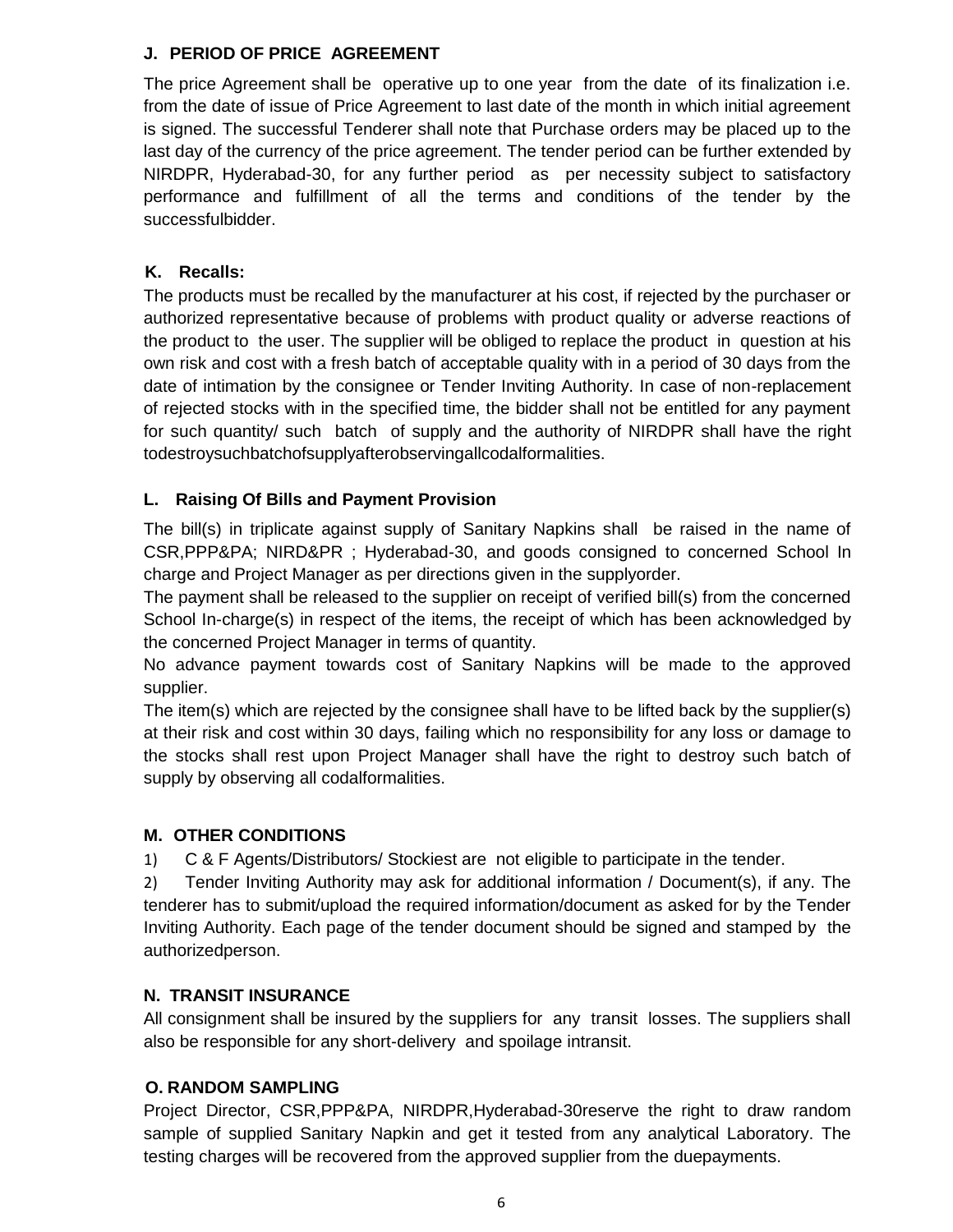### **2. General Instructions to Bidders**

On-line bids are invited under two bid system (technical and financial) for supply of sanitary napkins s to NIRDPR, Rajendranagar, Hyderabad-500030, Telangana. Manual bids shall not be accepted.

Tender document may be downloaded from Central Public Procurement (CPP) Portal [https://eprocure.gov.in.](https://eprocure.gov.in/) The time schedule for the tendering activities shall be as under:

| 1.             | Date of notification of tender notice on CPP | 11.7.2019                              |
|----------------|----------------------------------------------|----------------------------------------|
|                | Portal / publication in the newspaper        |                                        |
| 2.             | Start of downloading of tender document by   | 10.00 am on 11.7.2019                  |
|                | the intending bidders                        |                                        |
| 3.             | Last date of uploading of the bids by the    |                                        |
|                | intending bidders along with scanned copy of | 20.7.2019 by 3.00 PM                   |
|                | <b>Earnest Money Deposit</b>                 |                                        |
| 4.             | Last date of submission of FDR in original   |                                        |
|                | payable in favour of NIRD, Hyderabad         | 20.7.2019 by 3.00 PM                   |
|                | towards Earnest Money Deposit (EMD)          |                                        |
| 5.             | <b>Amount of Earnest Money Deposit</b>       | Rs. 77,000/-                           |
| 6.             | Date of downloading of technical<br>bids     | 22.7.2019 at 3.30 PM                   |
|                | received by NIRDPR through on-line by the    |                                        |
|                | last date and time                           |                                        |
| 7 <sub>1</sub> | Date of download of financial bids           | To be notified later to only those     |
|                |                                              | bidders who qualify in technical       |
|                |                                              | bids.                                  |
| 8.             | <b>Tendering Authority</b>                   | Assistant Registrar (T)                |
|                |                                              | National<br>Institute<br>Rural<br>of l |
|                |                                              | Development & Panchayati Raj           |
|                |                                              | Rajendranagar                          |
|                |                                              | Hyderabad 500030                       |
|                |                                              | Tel. 040-24008479                      |

# **3. Instructions for submission of bids**

- (i) Bids shall be submitted on-line in two parts, viz., technical bid in and financial bid at CPP Portal website: [https://eprocure.gov.in](https://eprocure.gov.in/) **only.** The offers submitted by Telegram/ Fax/ email shall not be considered. No correspondence will be entertained in this matter.
- (ii) Not more than one tender shall be submitted by one bidder or bidders having business relationship. Under no circumstance will father and his son(s) or other close relations who have business relationship with one another (i.e. when one or more partner(s)/director(s) are common) be allowed to tender for the same contract as separate competitors. A breach of this condition will render the tenders of both parties liable to rejection.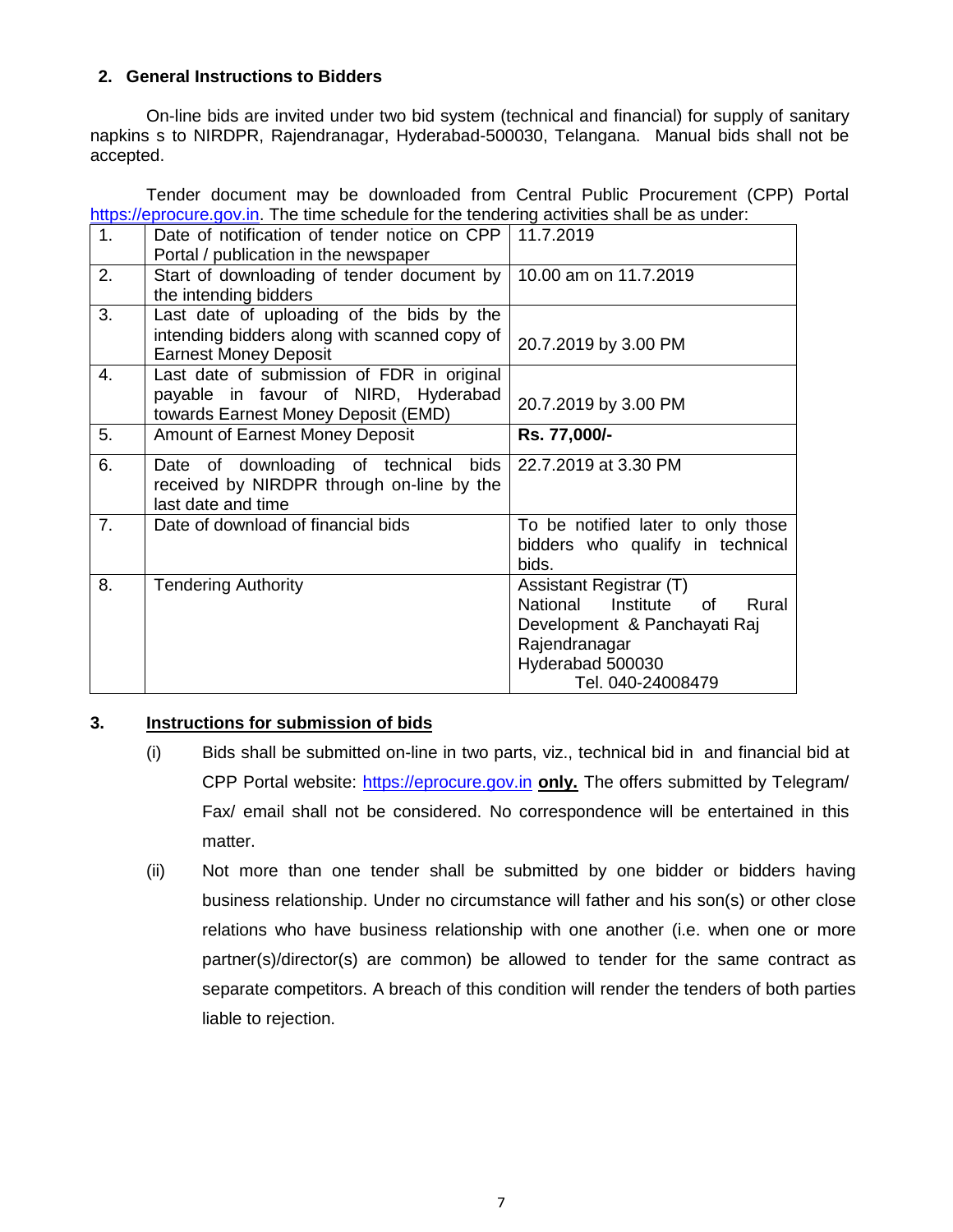### **4. Preparation of Bids**

- (i) Bidders should carefully read the tender document and understand its requirements before submission of their bids. They should also take into account any corrigendum published in continuation to the original one. Any non-fulfillment may lead to rejection of bid.
- (ii) Bid documents to be submitted as required in the tender document may be in PDF / XLS / RAR / DWF formats. Bid documents may be scanned with 100 dpi with black and white option.
- (iii) The technical bid is to be submitted/uploaded in the first cover should contain the following documents:
- (iv) Scanned copy of valid registration certificate, valid license, PAN No., GST Registration Certificate, experience certificate as per the tender notice and letter in respect of unconditional acceptance of all the terms and conditions of the tender document.
- (v) Scanned copy of Income Tax Clearance Certificate for the preceding three years i.e. 2016-17, 2017-18 and 2018-19.
- (vi) Scanned copy of audited Balance Sheet and Profit & Loss Account for the preceding three financial years i.e. 2015-16, 2016-17 and 2017-18.
- (vii) Scanned copy of Partnership Deed wherever applicable.
- (viii) Scanned copy of the FDR of scheduled bank for Rs. 77,000 (Rupees seventy seven thousand and seven hundred only) towards Earnest Money Deposit duly pledged in favour of NIRDPR. The FDR towards EMD should be valid fo a period of 6 months from the date of opening of tender. All applicable bank charges shall be borne by the bidder and he/ she shall not have any claim whatsoever on this account on Government.
- (ix) Scanned copy of Award of Contract/ Commencement letters in respect of previous customers preferably Government or Semi-Government organizations for whom sanitary napkins were supplied.
- (x) The financial bid should be prepared separately in another cover in the format prescribed.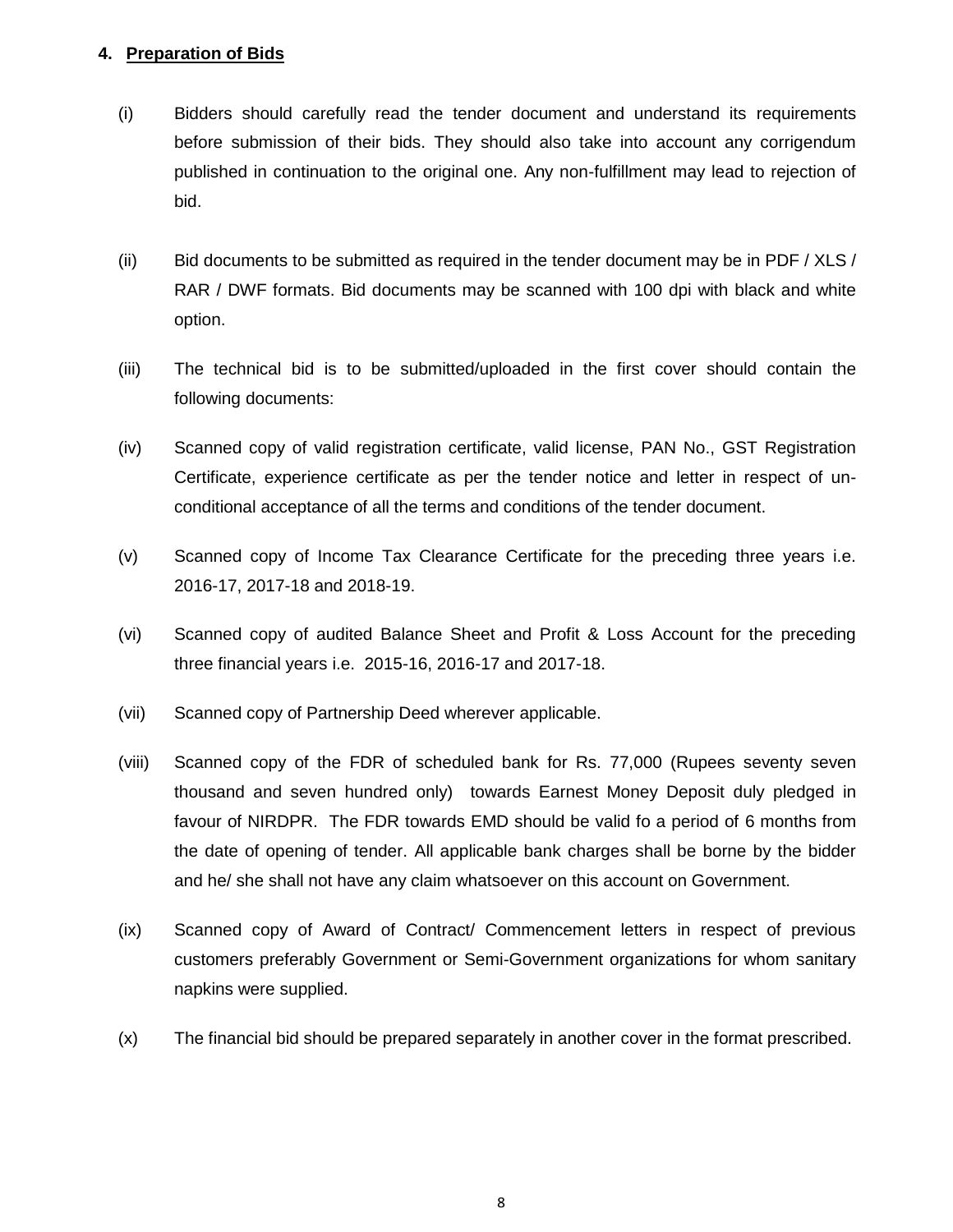### **5. Registration for on-line submission of Bids**

- (i) The bidders are required to submit soft copies of their bids electronically on the CPP Portal using valid Digital Signature Certificates (DSC).
- (ii) For submission of on-line bid, bidders are required to enroll on the e-Procurement module of the Central Public Procurement Portal (URL: [http://eprocure.gov.in\)](http://eprocure.gov.in/eprocure/app) by clicking on the link **"Online Bidder Enrolment"**.
- (iii) As part of the enrolment process, the bidders will be required to choose a unique username and assign a password for their accounts.
- (iv) Bidders are advised to register their valid e-mail address and mobile numbers as part of the registration process. These would be used for any communication from the CPP Portal.
- (v) Upon enrolment the bidders will be required to register their valid Digital Signature Certificate (Class II or Class III Certificates with signing key usage) issued by any Certifying Authority recognized by CCA India (e.g. Sify / TCS / nCode / eMudhra etc.), with their profile.
- (vi) Only one valid DSC should be registered by a bidder. Bidders must ensure that they do not lend their DSC's to others which may lead to misuse.
- (vii) Bidders should then log-in to the site through the secured log-in by entering their user ID / password and the password of the DSC / e-Token.
- (viii) For uploading the same set of standard documents (e.g. PAN card copy, annual reports, auditor's certificates etc.) required to be submitted as a part of every bid, bidders can use "My Space" area available to them.

# **6. Submission of Bids**

- (i) Bidders must accept the terms and conditions contained in this tender document unconditionally while submitting their bids. They should give such acceptance in writing on the Company/ Firm's letter head in the format prescribed at annexure-5.
- (ii) Bidder should log-in to the site well in advance for bid submission so that the same is uploaded in time i.e. on or before the bid submission time. Bids received after the due date and time shall not be accepted in any case.
- (iii) The bidder has to digitally sign and upload the required bid documents one by one as indicated in the tender document.
- (iv) Bidder has to select the payment option as "offline" to pay the tender fee / EMD as applicable and enter details of the instrument.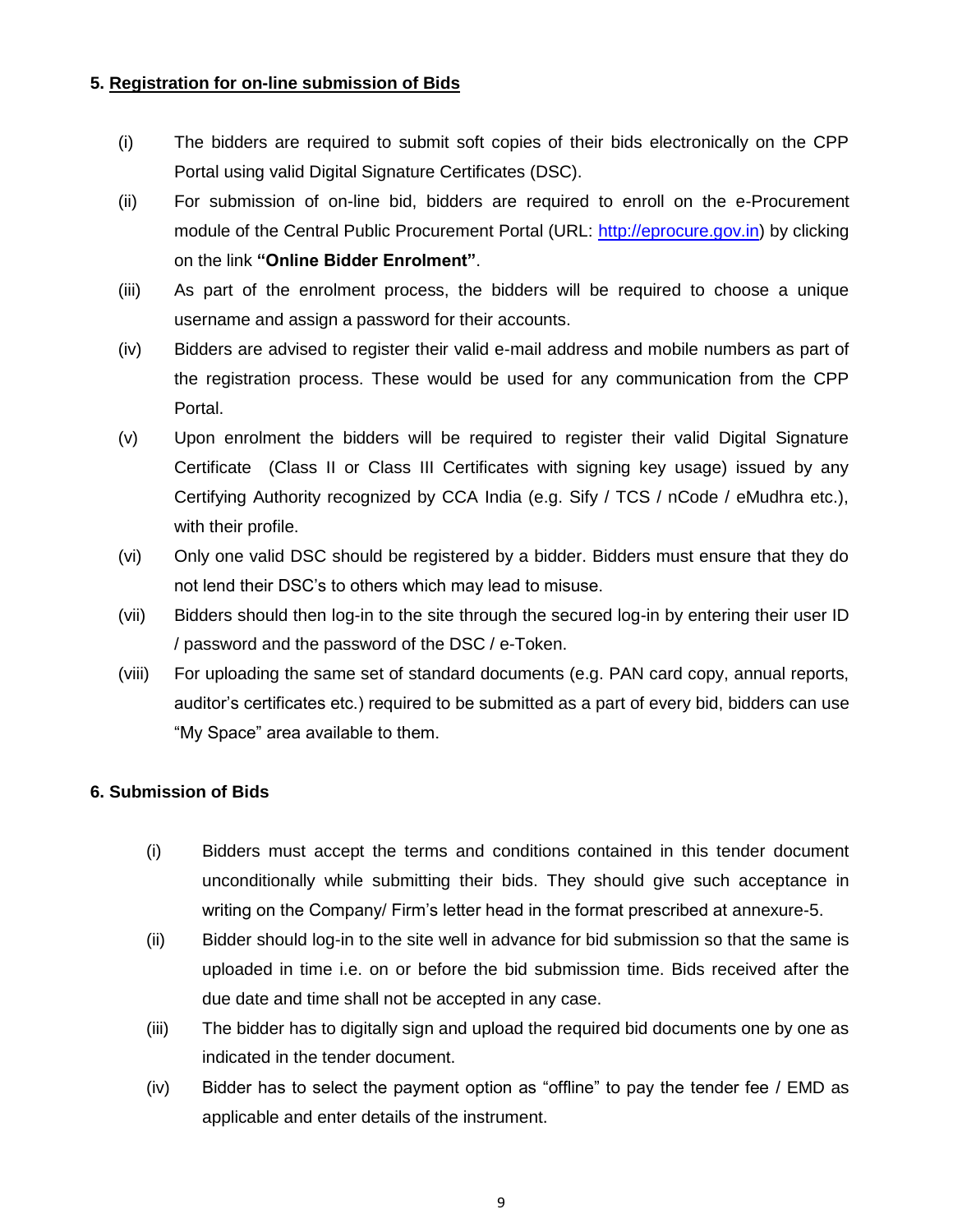- (v) Hard copy of DD/NSIC exemption certificate has to be matched with the details available in the scanned copy and the data entered during bid submission time and the same should be sent to the Assistant Registrar (T), NIRDPR, Rajendranagar, Hyderabad – 500 020 on or before 23.5.2019 by 3.00 p.m. Failure to do so is likely to entail rejection of bids.
- (vi) Financial bid must be submitted in the format prescribed in this tender document and no other format shall be acceptable. Bidders are required to download the file and quote the amount on hard copy. Once the details have been completed, the bidder should submit it on-line in the form of soft copy. Striking and overwriting on financial bid shall be rejected summarily, as the same is not permitted.
- (vii) The server time (which is displayed on the bidders' dashboard) will be considered as the standard time for referencing the deadlines for submission of the bids by the bidders, opening of bids etc. The bidders should follow this time during bid submission.
- (viii) All the documents being submitted by the bidders would be encrypted using PKI encryption techniques to ensure the secrecy of the data. The data entered cannot be viewed by unauthorized persons until the time of bid opening. The confidentiality of the bids is maintained using the secured Socket Layer 128 bit encryption technology. Data storage encryption of sensitive fields is done.
- (ix) The uploaded tender documents become readable only after the tender opening by the authorized bid openers.
- (x) Upon the successful and timely submission of bids, the portal will give a successful bid submission message & a bid summary will be displayed with the bid no. and the date & time of submission of the bid with all other relevant details.
- (xi) The bid summary has to be printed and kept as an acknowledgement of the submission of the bid. This acknowledgement may be used as an entry pass for any bid opening meetings.
- (xii) Any query relating to the process of on-line bid submission or queries relating to CPP Portal in general may be directed to the 24x7 CPP Portal Helpdesk. The contact number for the helpdesk is 1800 233 7315.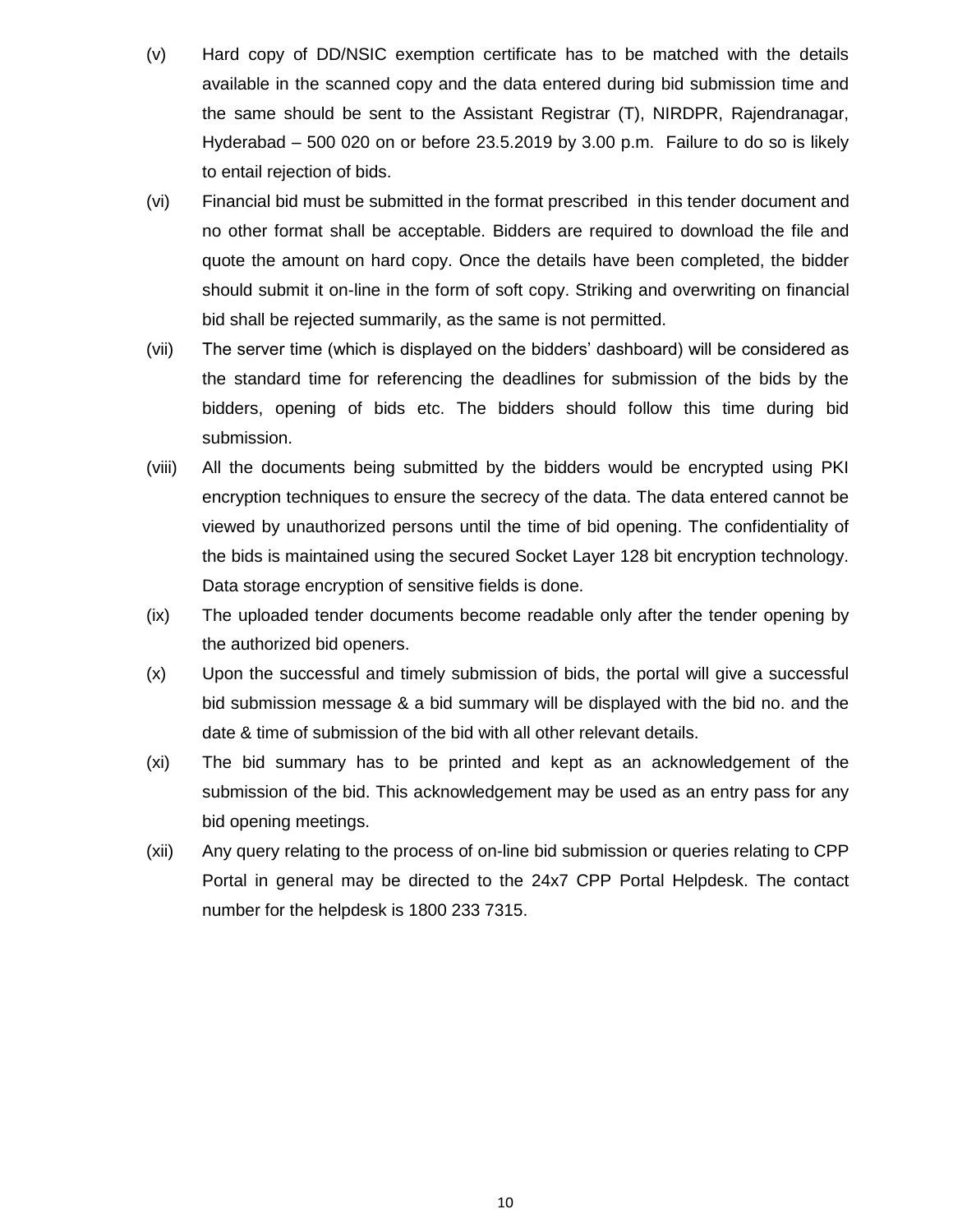### **To be furnished on Company's letter head**

# **ACCEPTANCE / DECLARATION**

I/We have read and understood all the terms and conditions of the tender document carefully and same are acceptable to me/us. Further I/We undertake to abide by terms and conditions of the tender/purchase order/supply order in the event of acceptance of my/our tender.

> Signature of the Principal Officer of the Company/Firm(Tenderer) with Seal/Stamp.

Place:

Dated:- **Name:** Name: 2008. 2012. 2014. 2014. 2015. 2016. 2017. 2018. 2017. 2018. 2017. 2018. 2019. 2017. 2018. 2018. 2019. 2017. 2018. 2019. 2018. 2019. 2019. 2018. 2019. 2019. 2019. 2019. 2019. 2019. 2019. 2019. 2019. 20

| Designation: |  |
|--------------|--|
| AadharNo.    |  |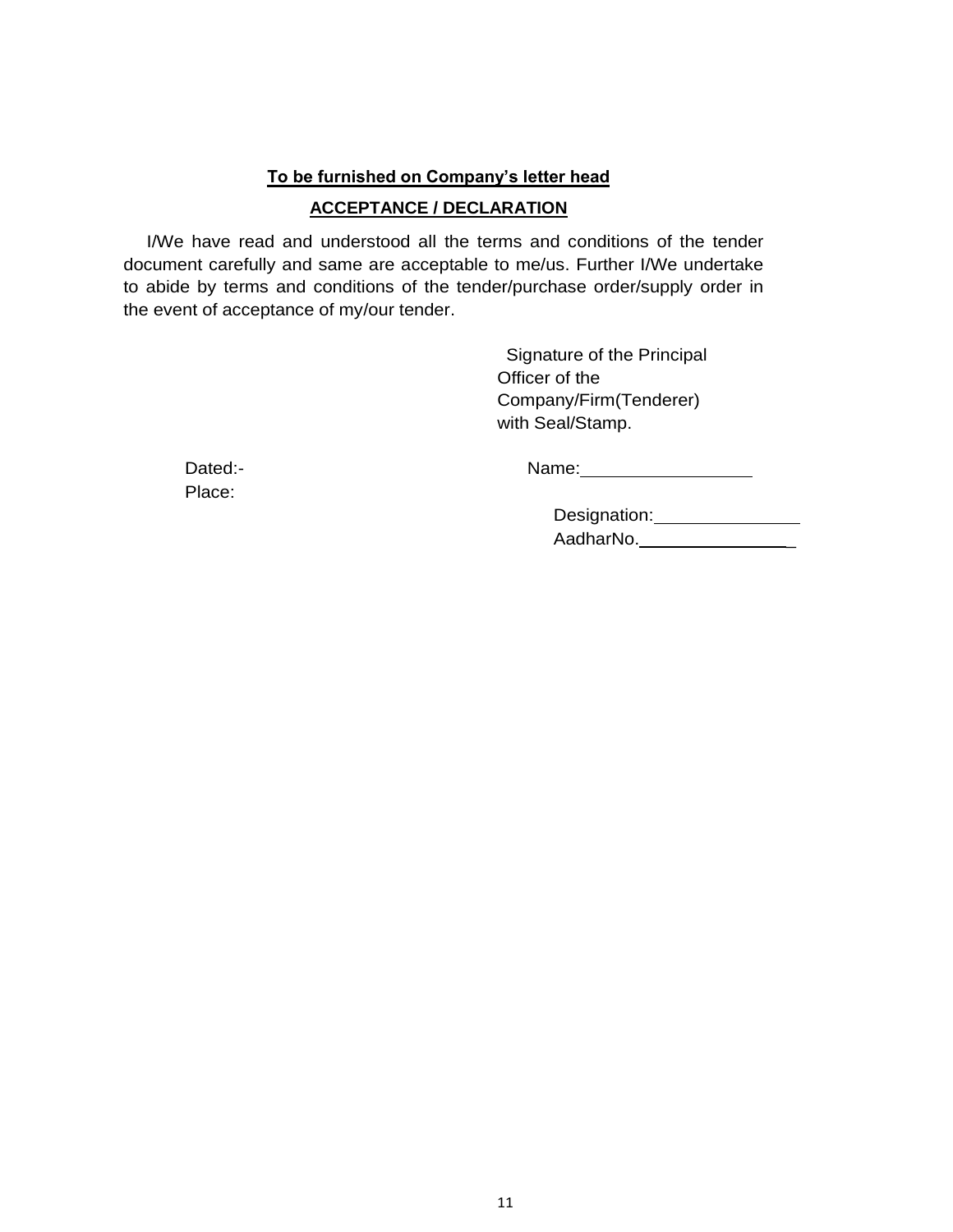# **Form A: a.** DETAILS OF THE BIDDER (To be submitted in **Part – I Technical Bid**)

| <b>GENERAL INFORMATION ABOUT THE BIDDER</b> |                    |                                                                                                                                               |         |             |                                                |                 |                 |  |      |
|---------------------------------------------|--------------------|-----------------------------------------------------------------------------------------------------------------------------------------------|---------|-------------|------------------------------------------------|-----------------|-----------------|--|------|
|                                             | Name of the Bidder |                                                                                                                                               |         |             |                                                |                 |                 |  |      |
|                                             | Registered address |                                                                                                                                               |         |             |                                                |                 |                 |  |      |
| 1                                           | of the firm        |                                                                                                                                               |         |             |                                                |                 |                 |  |      |
|                                             | <b>State</b>       |                                                                                                                                               |         |             |                                                | <b>District</b> |                 |  |      |
|                                             | Telephone No.      |                                                                                                                                               |         |             |                                                | Fax             |                 |  |      |
|                                             | Email              |                                                                                                                                               |         |             |                                                |                 | Website         |  |      |
|                                             |                    |                                                                                                                                               |         |             | <b>Contact Person Details</b>                  |                 |                 |  |      |
| $\overline{2}$                              | Name               |                                                                                                                                               |         |             |                                                |                 | Designation     |  |      |
|                                             | Telephone No.      |                                                                                                                                               |         |             |                                                |                 | Mobile No.      |  |      |
| <b>Communication Address</b>                |                    |                                                                                                                                               |         |             |                                                |                 |                 |  |      |
|                                             | <b>Address</b>     |                                                                                                                                               |         |             |                                                |                 |                 |  |      |
| 3                                           | <b>State</b>       |                                                                                                                                               |         |             |                                                | <b>District</b> |                 |  |      |
|                                             |                    |                                                                                                                                               |         |             |                                                |                 |                 |  |      |
|                                             |                    | Telephone No.                                                                                                                                 |         |             |                                                | Fax             |                 |  |      |
|                                             | Email              |                                                                                                                                               | Website |             |                                                |                 |                 |  |      |
|                                             |                    |                                                                                                                                               |         |             | Type of the Firm ( Please $\Box$ relevant box) |                 |                 |  |      |
| 4                                           | Private Ltd.       |                                                                                                                                               |         | Public Ltd. |                                                |                 | Proprietorship  |  |      |
|                                             | Partnership        |                                                                                                                                               | Society |             |                                                |                 | Others, specify |  |      |
|                                             |                    | Registration No. & Date of Registration.                                                                                                      |         |             |                                                |                 |                 |  |      |
|                                             |                    |                                                                                                                                               |         |             | Nature of Business ( Please □ relevant box)    |                 |                 |  |      |
| 5                                           | Manufacturer       |                                                                                                                                               |         |             |                                                |                 |                 |  |      |
|                                             | Direct Importer    |                                                                                                                                               |         |             |                                                |                 |                 |  |      |
|                                             |                    | Key personnel Details (Chairman, CEO, Directors, Managing Partners etc.)                                                                      |         |             |                                                |                 |                 |  |      |
|                                             |                    | in case of Directors, DIN Nos. are required                                                                                                   |         |             |                                                |                 |                 |  |      |
| 6                                           | Name               |                                                                                                                                               |         |             | Designation                                    |                 |                 |  |      |
|                                             | Name               |                                                                                                                                               |         |             | Designation                                    |                 |                 |  |      |
|                                             |                    | Name designation & Address of the person(s) responsible for the bidder                                                                        |         |             |                                                |                 |                 |  |      |
| $\overline{7}$                              | Name               |                                                                                                                                               |         |             | Designation                                    |                 |                 |  |      |
|                                             |                    | Whether the Owner/Proprietor/Chairman/CEO/Director/Managing Partner                                                                           |         |             |                                                |                 |                 |  | Yes  |
| 8                                           |                    | has been convicted of an offence for supplying NSQ item by any<br>competent court of law within the last 3 years from the date of floating of |         |             |                                                |                 |                 |  | / No |
|                                             | the tender.        |                                                                                                                                               |         |             |                                                |                 |                 |  |      |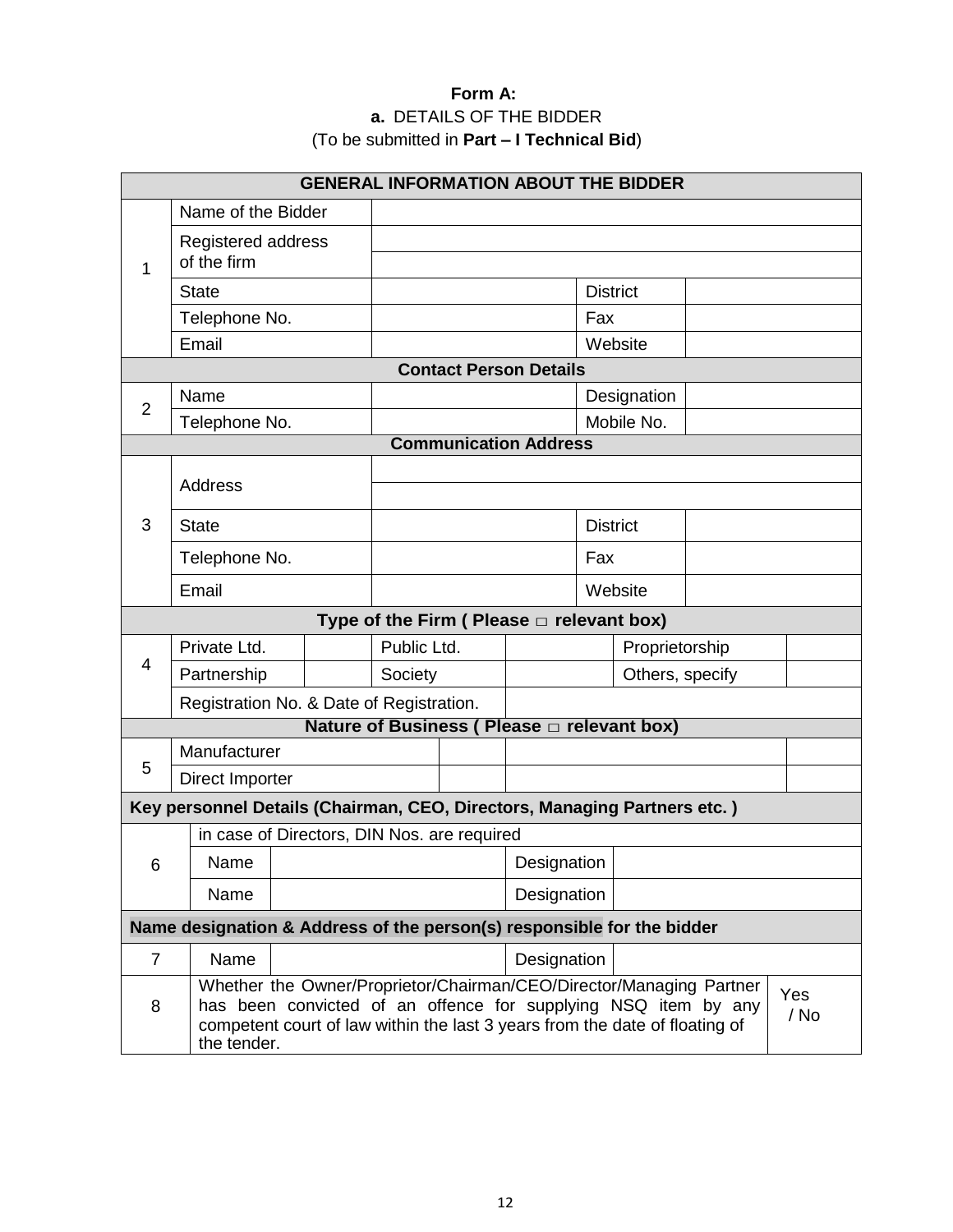| 9   | Other relevant information to be furnished in a separate sheet- If the bidder is<br>blacklisted/banned/de-recognized for supplying drugs/items within the last 3<br>years from the date of floating of the tender by authorities. Annexure-2 |                                                       |                                                                                                                                                            |        |        |
|-----|----------------------------------------------------------------------------------------------------------------------------------------------------------------------------------------------------------------------------------------------|-------------------------------------------------------|------------------------------------------------------------------------------------------------------------------------------------------------------------|--------|--------|
| 9.a |                                                                                                                                                                                                                                              | Furnish the copy of the GST registration certificate: |                                                                                                                                                            | Yes/No |        |
| 9.b |                                                                                                                                                                                                                                              | PAN : Furnish the copy of the PAN:                    |                                                                                                                                                            |        | Yes/No |
| 10  |                                                                                                                                                                                                                                              | EarnestMoneydeposit:                                  |                                                                                                                                                            |        |        |
|     |                                                                                                                                                                                                                                              |                                                       | (Amount: 77,000/-, (Seventy seven Thousand only/-)                                                                                                         |        |        |
|     | FDRNo:                                                                                                                                                                                                                                       |                                                       |                                                                                                                                                            | Dated: |        |
|     | Name of issuing bank:<br>Station                                                                                                                                                                                                             |                                                       |                                                                                                                                                            |        |        |
| 11  |                                                                                                                                                                                                                                              |                                                       | Bank Details of the Bidder: The bidders have to furnish the Bank Details as<br>mentioned below for return of EMD / Payment for supply if any (if selected) |        |        |
|     | a.                                                                                                                                                                                                                                           | Name oftheBank                                        |                                                                                                                                                            |        |        |
|     | b.                                                                                                                                                                                                                                           | Full addressofthe<br>Branch concerned                 |                                                                                                                                                            |        |        |
|     | c.                                                                                                                                                                                                                                           | Accountno.ofthe<br>bidder                             |                                                                                                                                                            |        |        |
|     | d.                                                                                                                                                                                                                                           | <b>IFSCodeofthe</b><br><b>Bank</b>                    |                                                                                                                                                            |        |        |

#### **b. Certificates:**

- 1. Tenderer Industry registration with NSIC/MSME :YES……..NO……… (If YES please enclose acopy of registration certificate)
- 2. IS: 5405/1980 product certified :YES……..NO……… (If YES please enclose acopy of registration certificate)
- 3. IS9001-2015 company certified :YES……..NO……… (If YES please enclose a copy of registration certificate)
- 4. NABL certified :YES……..NO……… (If YES please enclose a copy of registration certificate)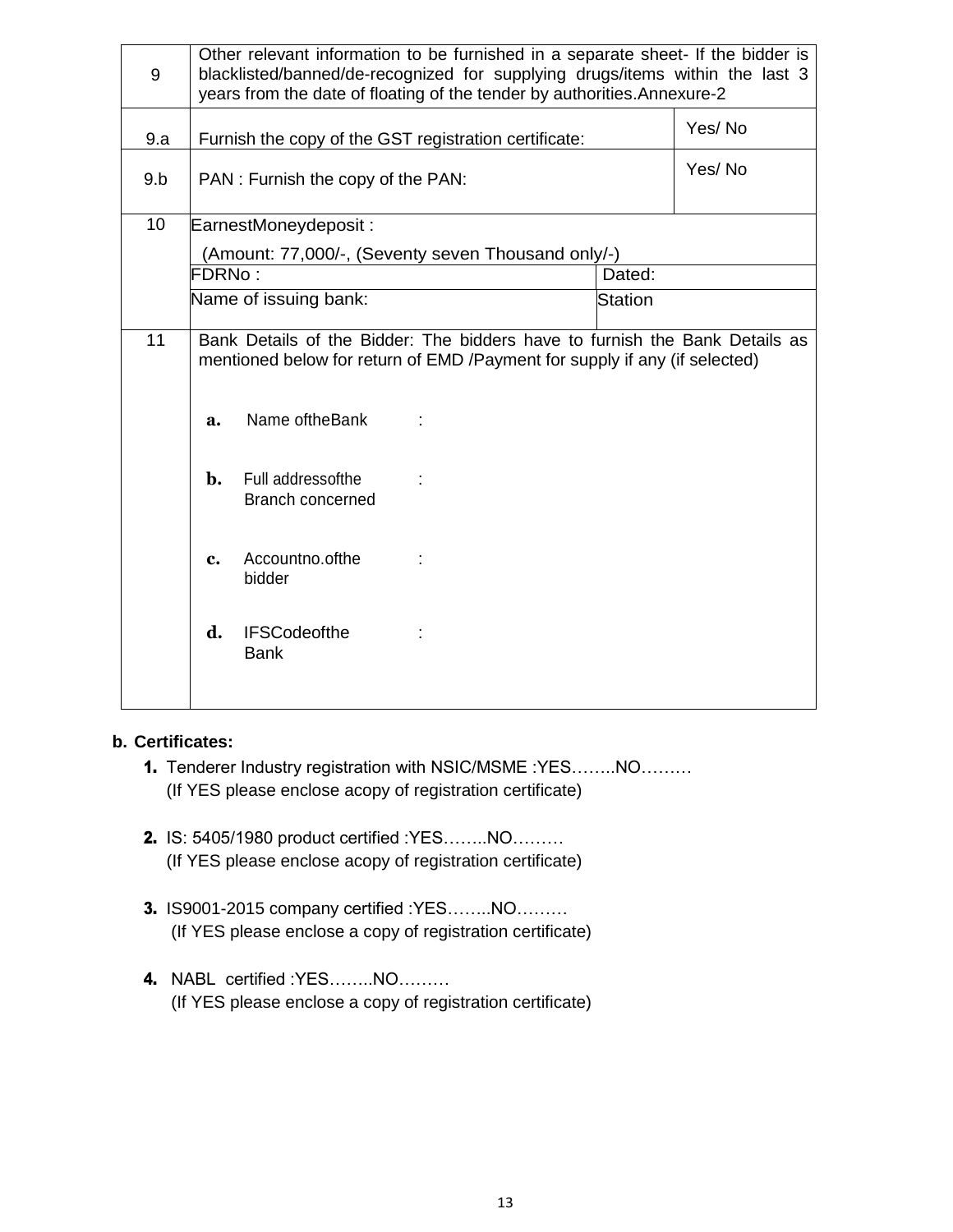**Particulars of the AuthorizedAgent/ Distributors for Distribution of the Supply of Sanitary Napkins, if any:**

- 1. Name & Full Postal Address with Pin Code
- 2. Telephone No (with STD Code)
- 3. Fax No. with STD Code
- 4. Name of Contact person
- 5. Email ID
- 6. Mobile No.

### **Declaration**

I/We.\_\_\_\_\_\_\_\_\_\_\_\_\_\_\_\_\_\_\_\_\_\_\_\_\_\_\_\_\_\_\_\_\_\_\_\_\_\_\_\_\_\_\_\_\_\_\_\_\_\_\_\_\_\_\_\_\_\_ (Please specify) son of M/S hereby declare that the information given in the tender document is true to the best of my knowledge& belief

> Signature of the Principal Officer of the Company/Firm with Seal/Stamp

Name : Designation: Aadhar No.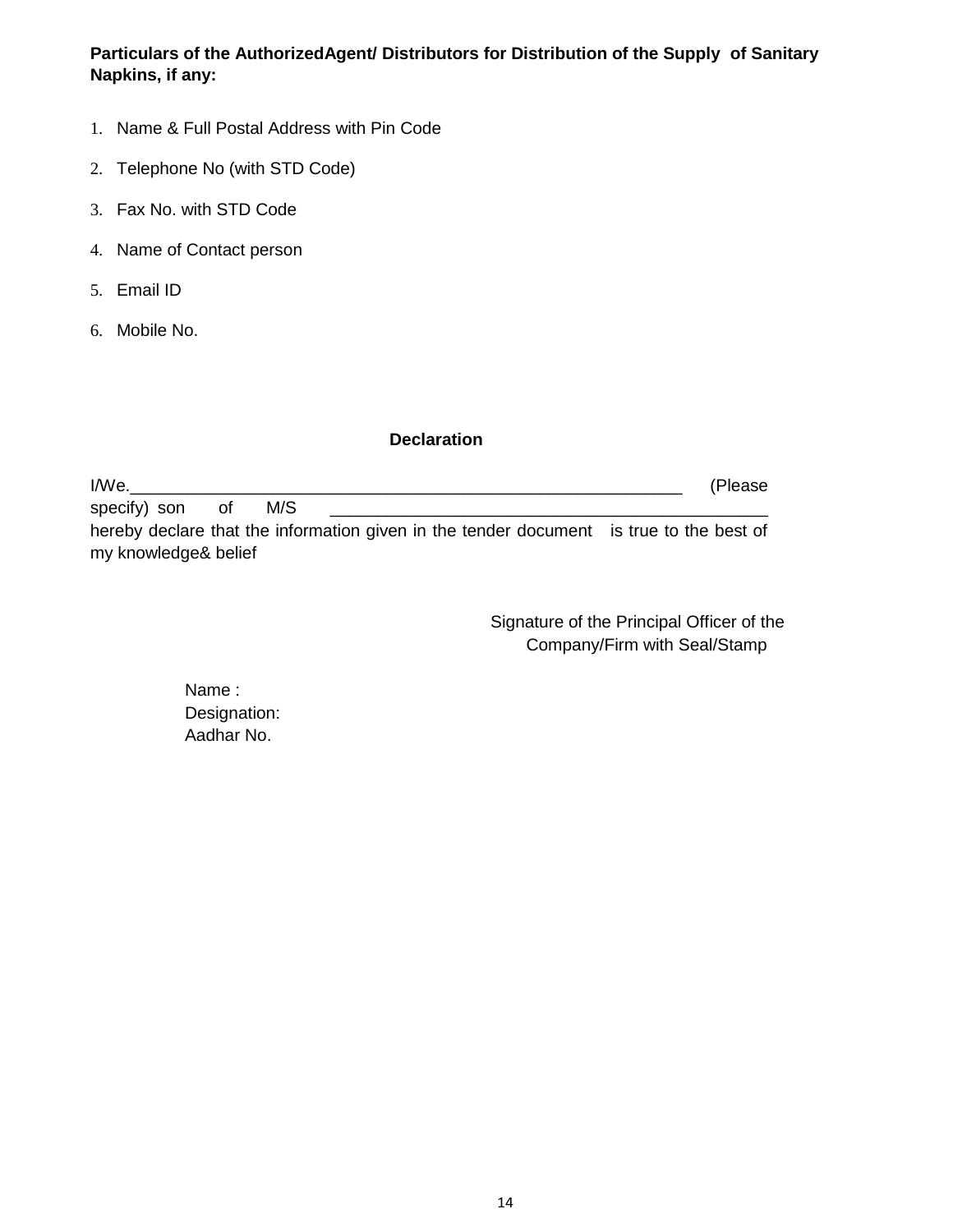### **PERFORMANCE STATEMENT**

### (To be submitted in **Part – I Technical Bid**)

### (For the period of last **three years**)

# **(Please furnish order copies of the clients serially, the names of which are mentioned below)**

NameofBidder:

NameofManufacturer: \_\_\_\_\_\_\_\_\_\_\_\_\_\_\_\_\_\_\_\_\_\_\_\_\_\_ Name of theItem: \_\_\_\_\_\_\_\_\_\_\_\_\_\_\_\_\_

| SI.<br>No. | Order placed by (Address Order no. &<br>of purchaser) (attach<br>documentary proof)* | Date | Item Name<br>with<br>Drug Code. | Specification    | Qty | Value of<br>Contract<br>(Rs.) | Date of<br>Completion | Have the itemssupplied<br>satisfactorily<br>(attach documentary<br>proof)** |
|------------|--------------------------------------------------------------------------------------|------|---------------------------------|------------------|-----|-------------------------------|-----------------------|-----------------------------------------------------------------------------|
|            |                                                                                      |      |                                 |                  |     |                               |                       |                                                                             |
| 2          |                                                                                      |      |                                 |                  |     |                               |                       |                                                                             |
| . .        |                                                                                      |      |                                 |                  |     |                               |                       |                                                                             |
| . .        |                                                                                      |      |                                 |                  |     |                               |                       |                                                                             |
|            |                                                                                      |      |                                 | <b>Total Qty</b> |     |                               |                       |                                                                             |

(attach **separate sheets** if the space provided is not sufficient)

Signature and seal of the Bidder

\*The documentary proof will be **copies of the purchase order** (during the last 3 years) indicating P.O. No. and date.

\*\* The documentary proof will be certificate from the consignee/end user indicating P.O. No. and date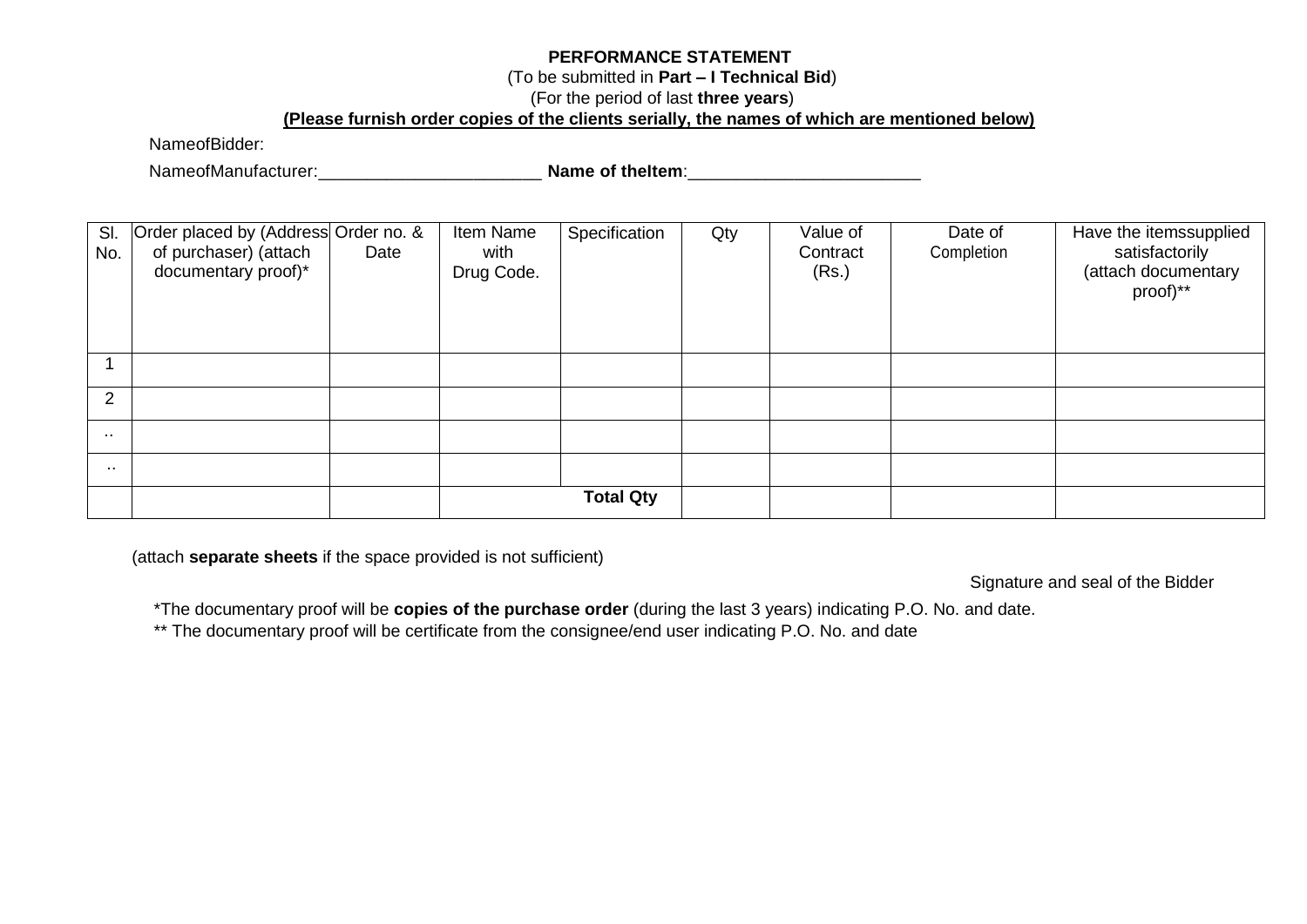### **PARAWISE COMPLIANCE TO TECHNICAL SPECIFICATION OF THE PRODUCT(S) OFFERED** (To be submitted in **Part – I Technical Bid**) **Sanitary Napkin – Belt Less Type with Wings**

| SI.<br>No      | Technical<br><b>Specification</b> | <b>Technical Parameters</b>                                       | <b>Bidder's compliance</b> |
|----------------|-----------------------------------|-------------------------------------------------------------------|----------------------------|
| 1              | Overall length (mm)               | 240 mm $\pm$ 10 mm                                                |                            |
| $\overline{2}$ | Fluff core/Pad length<br>(mm)     | 210 mm $\pm$ 10 mm                                                |                            |
| 3              | Overall Width (mm)                | 70 mm $\pm$ 5 mm (Overall width)<br>160 mm $\pm$ 5 mm (Wing area) |                            |
| $\overline{4}$ | Fluff core/pad width<br>(mm)      | 75 mm $\pm$ 5 mm                                                  |                            |
| 5              | Thickness of a single<br>Pad      | $8 \text{ mm} \pm 1 \text{ mm}$                                   |                            |
| 6              | Weight of a single<br>Pad         | $8 \pm 0.5$ gm.                                                   |                            |
| $\overline{7}$ | Absorbency                        | Not less than 50 ml normal<br>saline @15 ml / min                 |                            |
| 8              | pH Value                          | $7 - 7.5$                                                         |                            |
| 9              | Pack                              | 8 Napkins in each pack                                            |                            |

# **General Parameters**

| SI.<br><b>No</b> | <b>Raw Materials</b>       | <b>Colour</b>       | <b>Thickness</b> | <b>Width</b>      | Grade                                                   |
|------------------|----------------------------|---------------------|------------------|-------------------|---------------------------------------------------------|
| $\blacksquare$   |                            |                     |                  |                   |                                                         |
| 1                | Fluff pulp                 | White               | -                |                   | cellulosic pulp<br>(virgin<br>international<br>quality) |
|                  | <b>Bidders Compliances</b> |                     |                  |                   |                                                         |
| $\overline{2}$   | <b>Tissue Paper</b>        |                     | 18GSM ±5%        |                   | Soft                                                    |
|                  | <b>Bidders Compliances</b> |                     |                  |                   |                                                         |
| 3                | PE back Sheet              | Blue/pink<br>/white | 24 GSM ±10%      | 110 <sub>mm</sub> | <b>LDPE</b>                                             |
|                  | <b>Bidders Compliances</b> |                     |                  |                   |                                                         |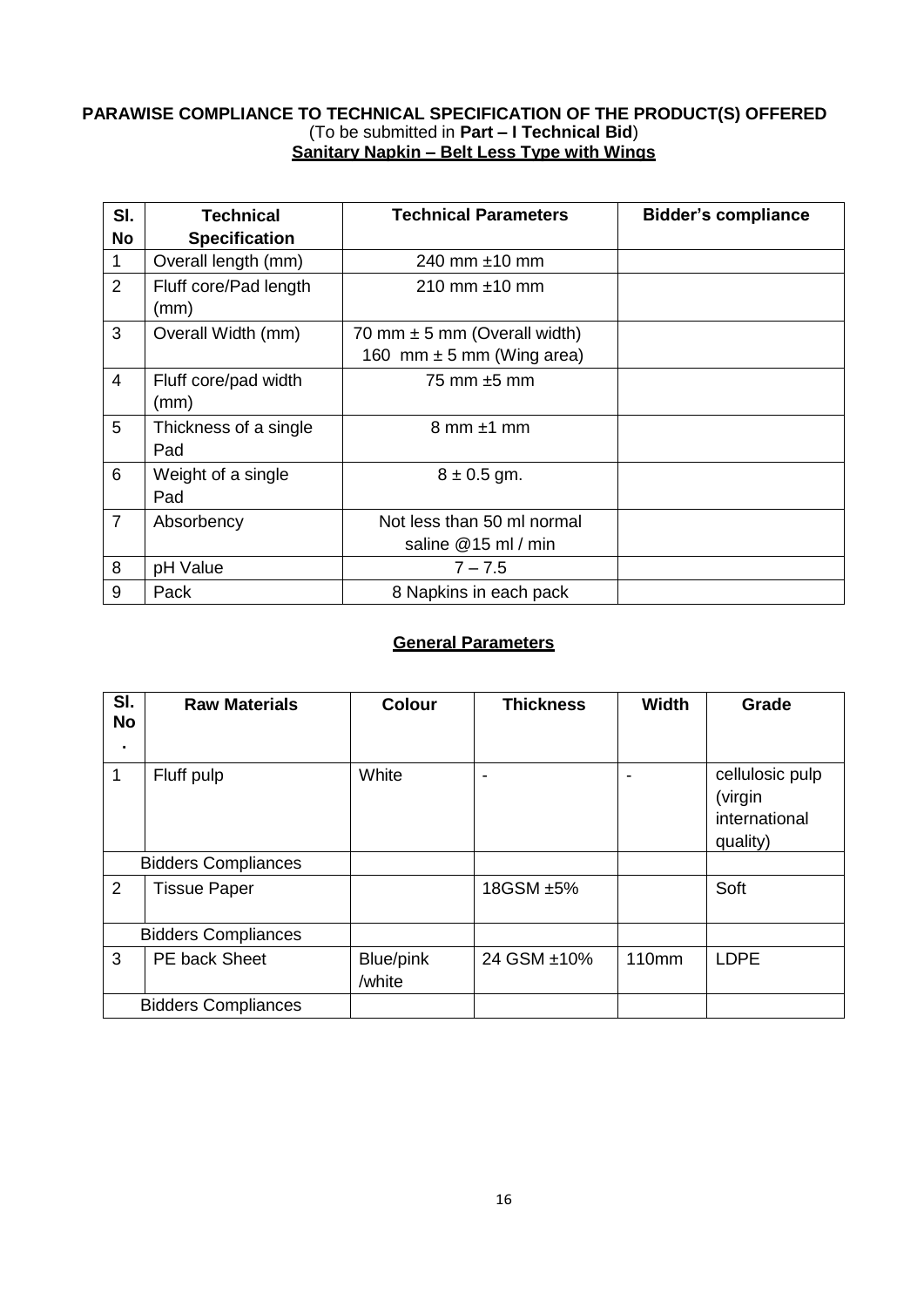| $\overline{4}$ | Dry Net with channels /<br>Nonwoven Top Sheet                       | <b>Natural</b><br>White                      | 20 GSM ±5 %                  | <b>110mm</b> | Hydrophilic                                                                                |
|----------------|---------------------------------------------------------------------|----------------------------------------------|------------------------------|--------------|--------------------------------------------------------------------------------------------|
|                | <b>Bidders Compliances</b>                                          |                                              |                              |              |                                                                                            |
| 5              | Glue - Construction                                                 | Transparent                                  | $\qquad \qquad \blacksquare$ |              | Polymer<br>based                                                                           |
|                | <b>Bidders Compliances</b>                                          |                                              |                              |              |                                                                                            |
| 6              | Glue - Positioning /<br><b>Back sheet</b>                           | Transparent                                  | $\blacksquare$               |              | Polymer<br>based                                                                           |
|                | <b>Bidders Compliances</b>                                          |                                              |                              |              |                                                                                            |
| $\overline{7}$ | <b>Release Paper</b>                                                | White with<br>printing                       | 40gsm±10%                    |              | Silicon<br>Coated                                                                          |
|                | <b>Bidders Compliances</b>                                          |                                              |                              |              |                                                                                            |
| 8              | <b>Wing Release Paper</b><br>(applicable for beltless<br>wing type) | White                                        | 40gsm±10%                    |              | Silicon<br>Coated                                                                          |
|                | <b>Bidders Compliances</b>                                          |                                              |                              |              |                                                                                            |
| 9              | Poly Bag (Pack)                                                     | Colour<br>Printed as<br>per Annexure-<br>IB  | 40gsm±10%                    |              | <b>LDPE</b>                                                                                |
|                | <b>Bidders Compliances</b>                                          |                                              |                              |              |                                                                                            |
| 10             | Carton/Corrugated boxes                                             | Craft paper,<br>single<br>colour,<br>printed | Ē,                           |              | 5 Ply X 120<br><b>GSM Burst</b><br>Strength $-$<br>should not<br>be lessthan<br>15kg/sq.cm |
|                | <b>Bidders Compliances</b>                                          |                                              |                              |              |                                                                                            |

Signature of the Bidder

Name:

Date:

Place:

Seal: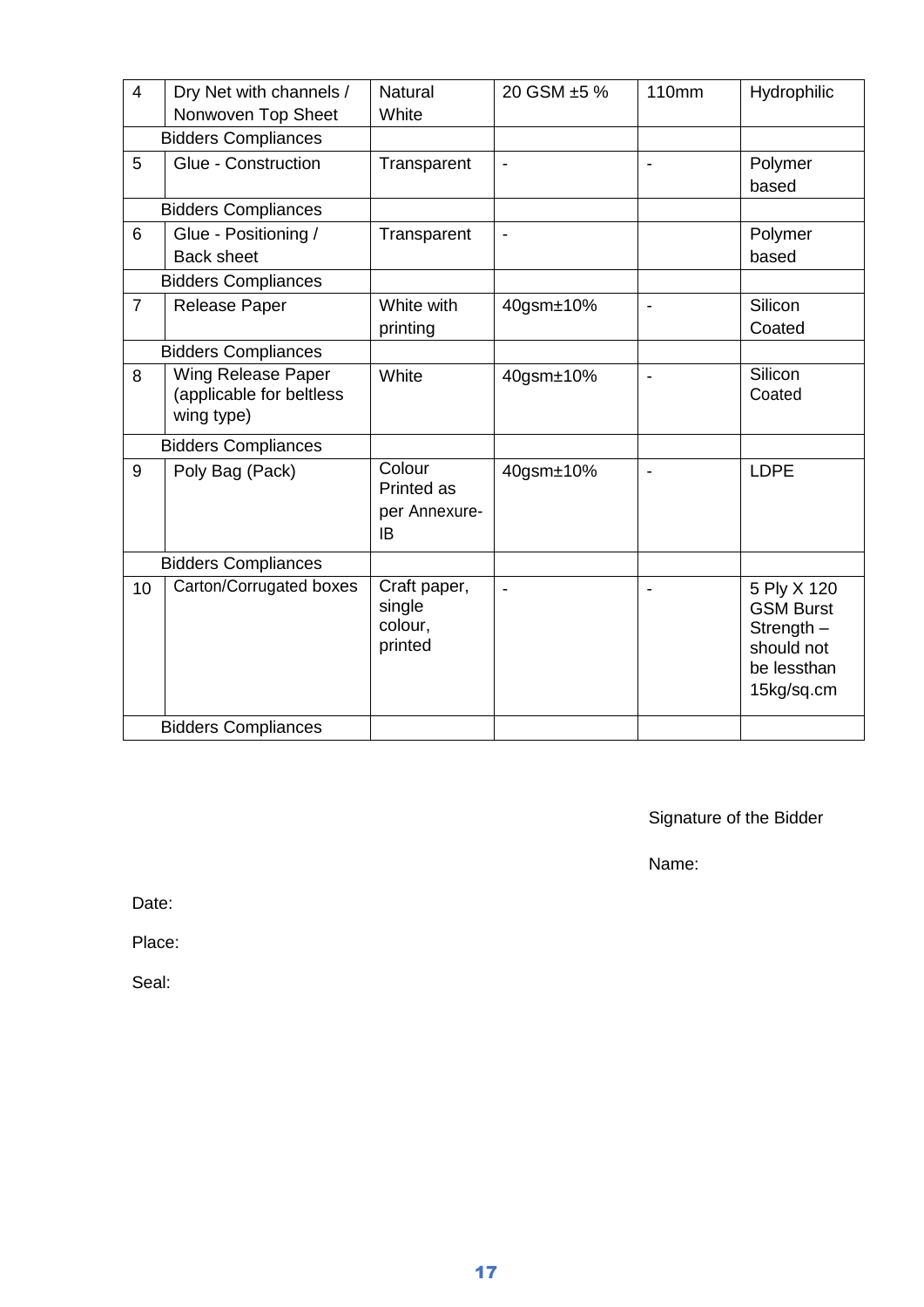### **TECHNICAL SPECIFICATIONS OF SANITARY NAPKINS**

### **A. Preamble:**

Sanitary Napkin consists of an outer covering provided with sufficient number of channels for leak protection and an absorbent filler material with wings and an adhesive back strip.

# **B. Description:**

- 1. Top Sheet: The Top sheet of the absorbent filler should be Perforated Dry Net with channels (1st Preference) /Nonwoven white fabric (2nd Preference) which has sufficient porosity to permit the assembled napkin to meet the absorbency requirements.
- 2. Absorbent filler: The filler material, shall consist of Fluffed cellulosic pulp (The Fluff pulp should be of virgin international quality), should have SAP- for faster absorption (Super Absorbent Polymer) and shall be free from lumps, oil spots, dirt or foreign material etc. The product should have IS5045-1980 certification
- 3. Disposability: A disposable Sanitary Napkin with the covering removed should disintegrate in 15 liters of water in not more than 5 minutes.
- 4. Back Strip: A back strip for sticking the sanitary napkin onto the underwear should be there using good quality adhesive material.
- 5. Absorbency:- The sanitary Napkin should be able to absorb not less than 50ml of normal saline (I.P.).
- 6. Barrier Sheet: The sanitary napkins shall have a non-absorbent barrier (Polyethylene) on one side which shall have an identifying mark indicating clearly the side of the barrier.
- 7. Release paper : The release paper shall be bio-degradable.
- 8. The overall product should pass IS5045-1980 test from NABL accredited lab
- 9. Size: The size of absorbent section of the Sanitary Napkin shall be as follows:
	- Overall Size of the Sanitary Napkin Pad Length - 240  $\pm$  5mm; Width (With Wings)- 160  $\pm$  5mm; Thickness - 8  $\pm$ 1.5mm
	- The size of absorbent section of the Sanitary Napkin:-
		- Pad Length  $210 \pm 5$  mm; Width  $70 \pm 5$  mm; Thickness  $8 \pm 1.5$  mm,
- 10. Weight: The weight of one full sanitary napkin shall  $8 \pm 0.5$  grams.
- 11. Wings To hold the pad securely in place and help to prevent side leakage.
- 12. pH Level: the pH of acquihired extract should be between 7 to 7.5.

# **C. Packaging and Labelling:**

a. Method of use

Primary Package: Each Primary Package shall contain 8 (Eight) Sanitary napkins in a Polythene bag of good quality material (subject to approval of sample by the purchaser) which will confirm to size of the product and sealed properly. The designing and printing of the bag shall be done at the cost of the manufacturer as per printing matter including Sanitary Napkin shall confirm to IS: 5405/1980 (First Revision) reaffirmed 2012 with amendment No.1 except sizes. Sanitary Napkins should be ISmarked.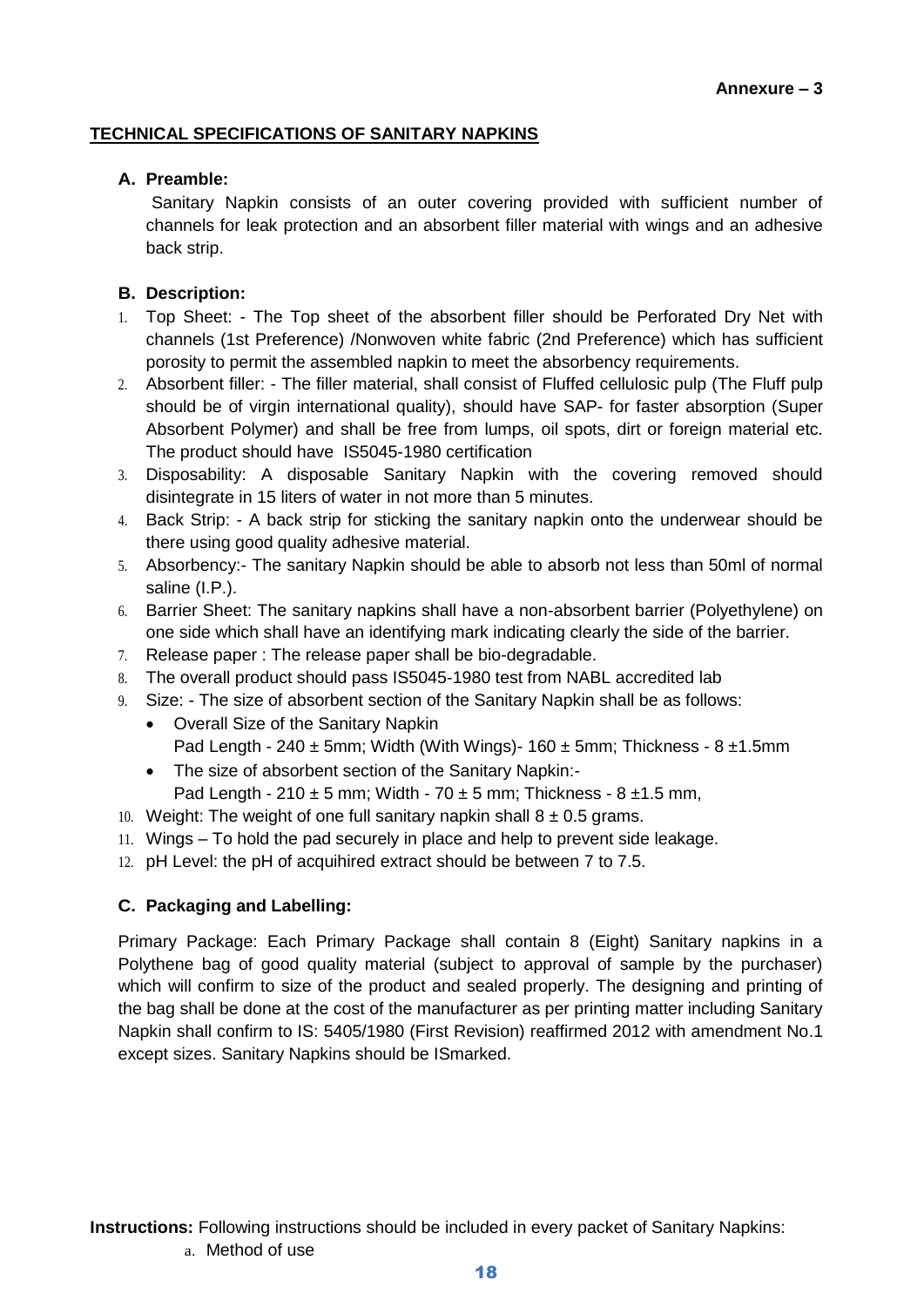- b. Indication as to which side is absorbent
- c. Disposal instructions

# **Important Notes:**

- i. The sanitary napkins shall have a very soft feel and when worn shall not chafe or give any uncomfortable feeling, it shall be free from all sorts of foreign matter and should be odorless.
- ii. The material used in the fabrication is non-allergenic.
- iii. The sanitary napkin will be free from acids and alkali.
- iv. The adhesive used in the napkin should not leave any mark and stain.
- v. Only Indigenous manufacturers of at least 5 years standing in production of required product shall be eligible.
- vi. The product should have valid Trade mark and should be in business since 5 years
- vii. The product should be ISO9001-2015 certified.
- viii.The product should be NABL lab tested.
- ix. The manufacturer should have valid MSME registration
- x. The manufacturer should have NSIC licence

# **D. ELIVERY SCHEDULE:**

Supply shall be completed within 30 days from the date of issue of purchase order. The supplier should supply for fulfil the requirement of three months at a time to each and every school. The supplies should ensure the delivery of the product at the given place, and the supplier is the responsible personae to collect and submit the delivery receipts to the NIRDPR.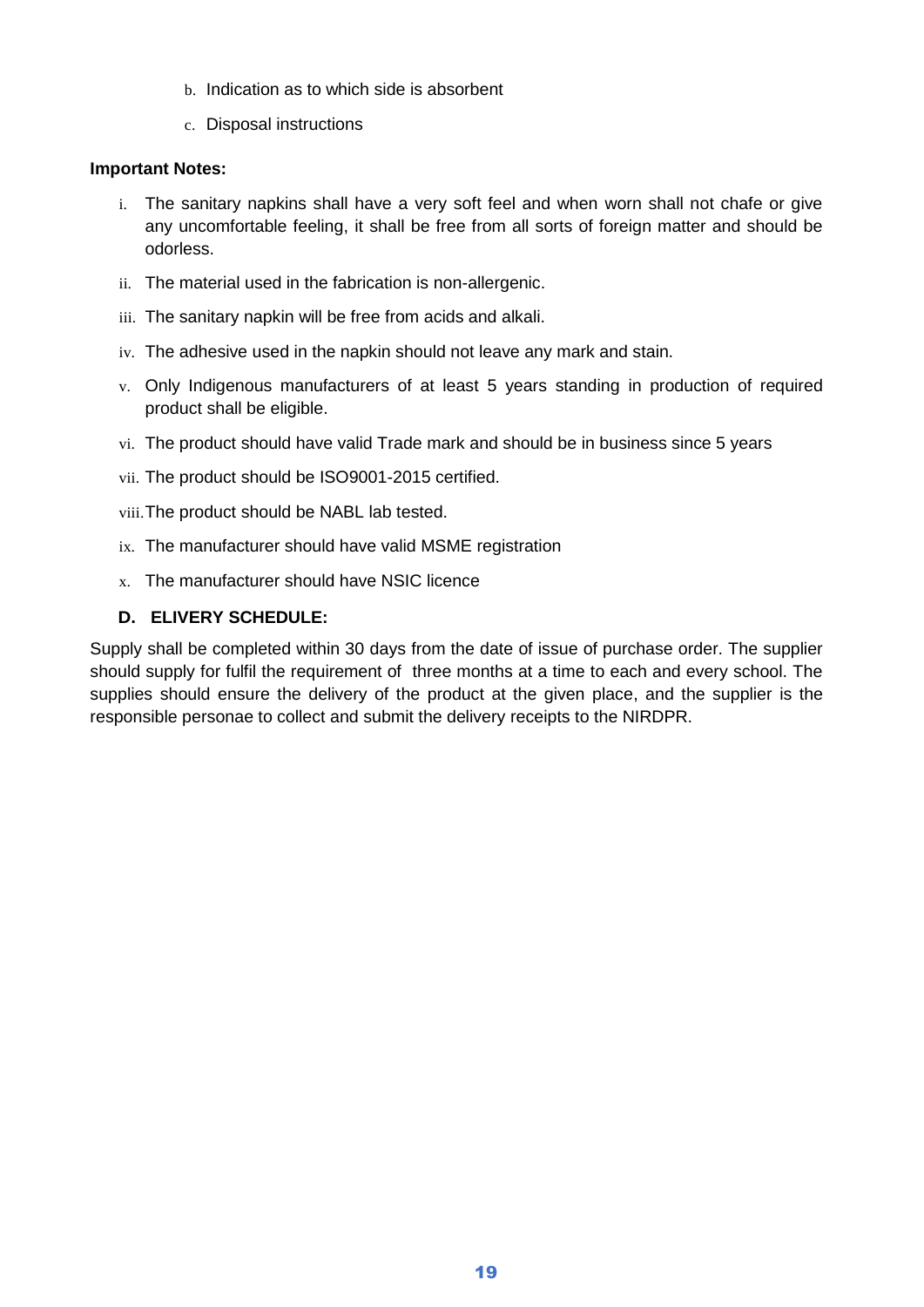# **Form - B. FINANCIAL BID/BOQ**

Centre for CSR,PPP&PA National Institute of Rural Development &Panchaythi Raj Rajendranagar, Hyderabad-500030. Phone: 040-24008445, Email:csr.nird@gmail.com.

# **Name of the Bidder with complete postal address:**

| Sr.       | Name of the Item                                                          | Pack                                         | Rate for Door Delivery at Schools |
|-----------|---------------------------------------------------------------------------|----------------------------------------------|-----------------------------------|
| <b>No</b> |                                                                           |                                              | (Rate including delivery charges) |
| 01.       | Sanitary Napkins as<br>per specifications<br>mentioned in<br>Annexure "3" | Pack of 8 (Eight)<br><b>Sanitary Napkins</b> |                                   |

Signature of the Bidder

Name:

Date:

Place:

Seal: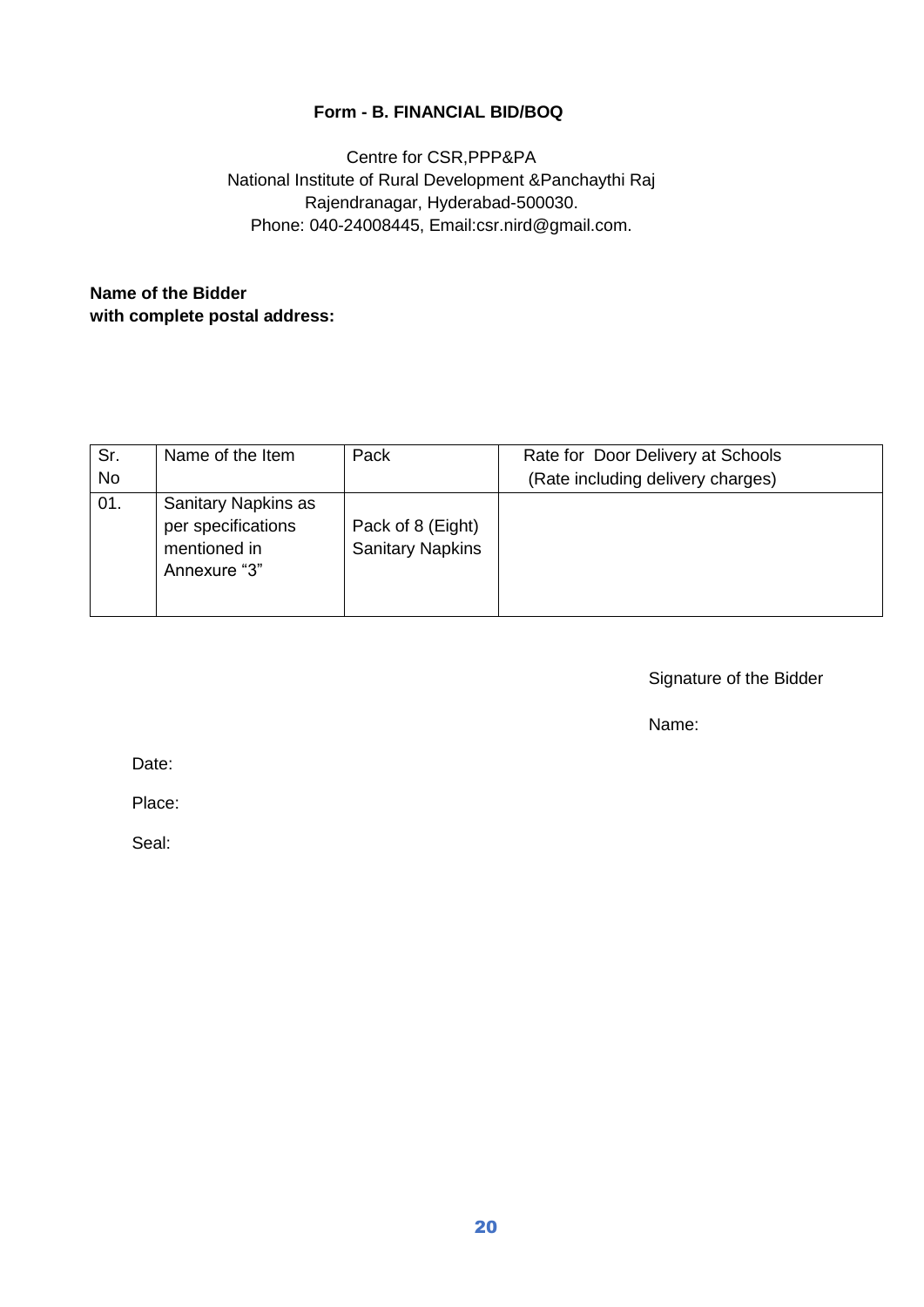### **Annexure–2**

# **Affidavit**

I ………………………………………………..s/oShri………………………………………..resident of………………………………………………………………in the capacity of Principal officer/Prop./Partner/Director,of M/s do hereby solemnly affirm and declare as under:That M/s……………………………………has never been convicted, Blacklisted, Prosecuted for Producing/Supplying any sub-standard tendered items by the Central Govt./State Governments or any Government undertaking/Institutions under their control during the last three years.

That the Rates quoted and to be charged are the lowest and in no way higher than those quoted/charged by us from any other State Government(s) and their Medical Institutions/Semi Government Institutions in the country during the corresponding period.

- 1. That in the event of any decrease in the quoted rates, we undertake to reduce rates correspondingly from the date the rates have been reduced.
- 2. That I affirm that the "Project Director, CSR,PPP&PA, NIRDPR, Hyderabad-500030/Indenting Officer is at liberty to take action against me/ the company represented by me.

DeponentVerification

I ..................... the above deponent do hereby verify that the contents of the aboveAffidavit are true and correct to the best of my knowledge and belief, no part of it is False and nothing has been concealed there from . Verified at ………….on this …………….day of…………

**Deponent**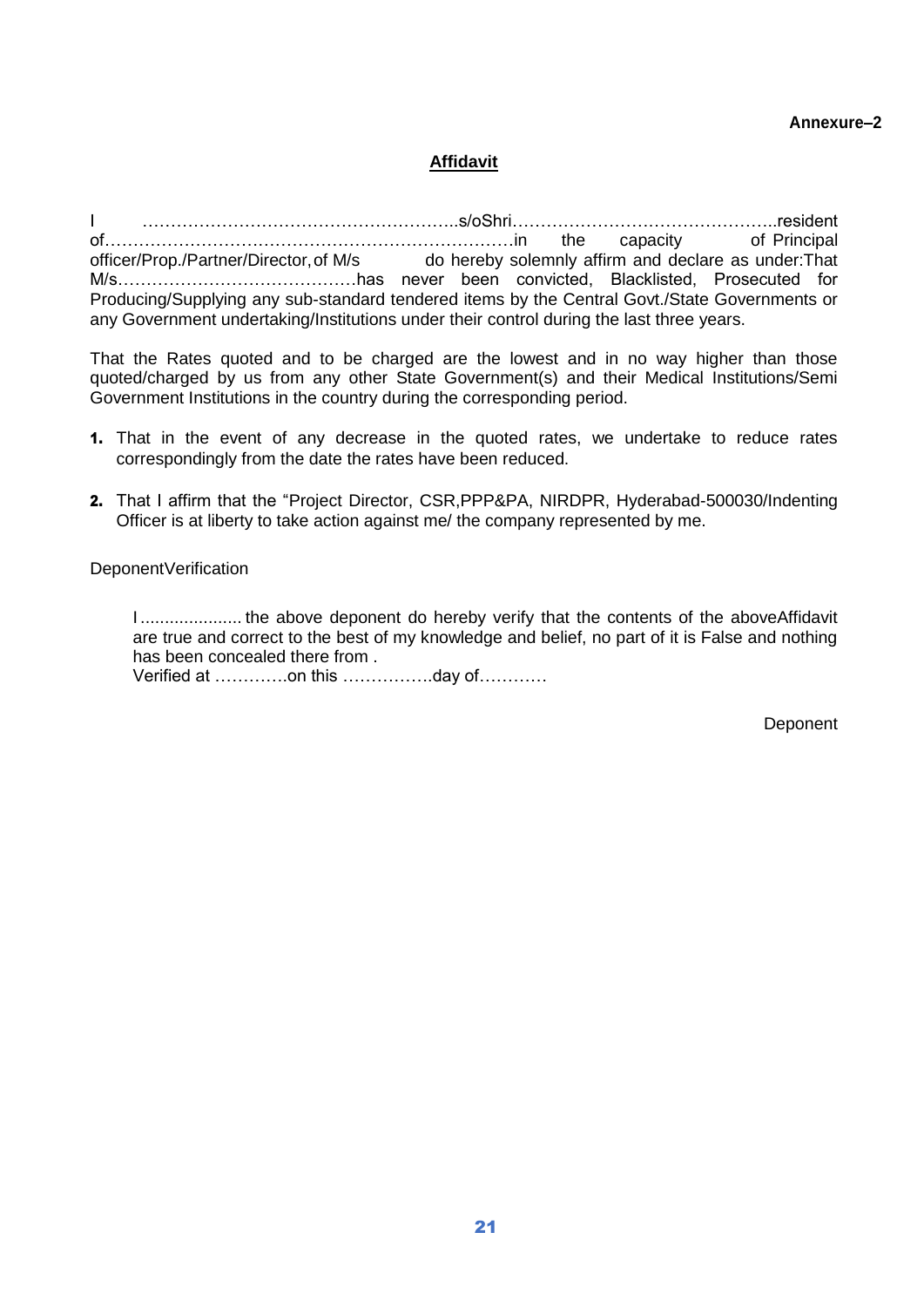List of the School, where to deliver the Sanitary napkins in 76 Schools Five Mandals of RangaReddy district.

Note: the list of the school may change slightly according to the next academic year data.

|                | <b>Name of the Mandal</b> | <b>Name of the School</b>      |
|----------------|---------------------------|--------------------------------|
| 1              | Gandipet                  | <b>ZPHS VATTINAGULAPALLY</b>   |
| $\overline{2}$ |                           | <b>ZPHS NARSINGI</b>           |
| 3              |                           | <b>ZPHS MANIKONDA</b>          |
| $\overline{4}$ |                           | <b>MPHS Kokapet</b>            |
| $\overline{5}$ |                           | <b>CUPS KHANAPUR</b>           |
| 6              |                           | <b>CUPS GANDIPET</b>           |
| $\overline{7}$ |                           | <b>UPS PEERAMCHERVU</b>        |
| 8              |                           | <b>CUPS HIMAYATH SAGAR</b>     |
| 9              |                           | <b>GUPS NARSINGI UM</b>        |
| 10             |                           | UPS BANDLAGUDA(WSC)            |
| 11             | Moinabad                  | <b>ZPHS ChinnamanGalaram</b>   |
| 12             |                           | <b>ZPHS Reddypally</b>         |
| 13             |                           | <b>ZPHS Chanda Nagar</b>       |
| 14             |                           | <b>ZPHS Chilkur</b>            |
| 15             |                           | <b>ZPHS Himayathnagar</b>      |
| 16             |                           | <b>ZPHS Azeeznagar TM</b>      |
| 17             |                           | <b>ZPHS Yenkepally</b>         |
| 18             |                           | <b>ZPHS PeddamanGalaram TM</b> |
| 19             |                           | <b>ZPHS Tholkatta</b>          |
| 20             |                           | <b>ZPHS Kethireddy pally</b>   |
| 21             |                           | <b>ZPHS Venkatapur TM</b>      |
| 22             |                           | <b>ZPHS Kanakamamidi</b>       |
| 23             |                           | <b>ZPHS Amdapur</b>            |
| 24             |                           | <b>ZPHS Bakaram</b>            |
| 25             |                           | <b>UPS MEDIPALLY</b>           |
| 26             |                           | <b>UPS MURTHUZAGUDA</b>        |
| 27             |                           | <b>UPS SRIRAMNAGAR</b>         |
| 28             |                           | <b>UPS MOINABAD</b>            |
| 29             |                           | <b>UPS NAGIREDDYGUDA</b>       |
| 30             | Rajendranagar             | <b>ZPHS SHIVARAMPALLY</b>      |
| 31             |                           | <b>ZPHS MAILAR DEVPALLY</b>    |
| 32             |                           | <b>ZPHS BUDVEL</b>             |
| 33             |                           | <b>ZPHS ATTAPUR</b>            |
| 34             |                           | <b>GOVT. HS RAJENDRANGAR</b>   |
| 35             |                           | ZPHS NTR NAGAR U/M             |
| 36             |                           | ZPHS PADMASHALIPURAM           |
| 37             |                           | <b>ZPHS GANESHNAGAR</b>        |
| 38             |                           | <b>MPUPS GAGANPAHAD</b>        |
| 39             |                           | <b>MPUPS SULEMAN NAGAR - I</b> |
| 40             |                           | GOVT. UPS HASSAN NAGAR - VI    |
| 41             |                           | MPUPS JALALBABANAGAR           |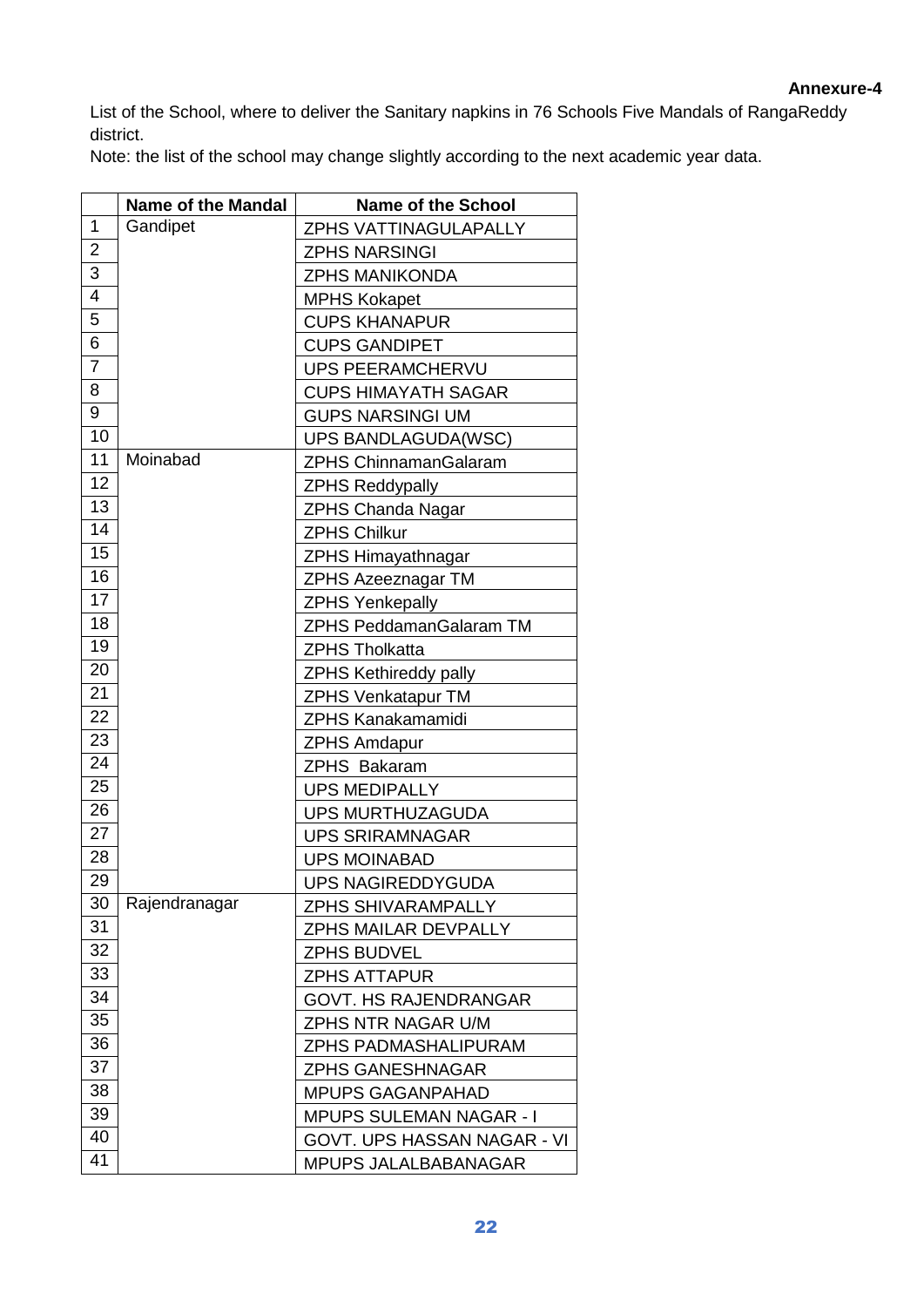|    | <b>Name of the Mandal</b> | <b>Name of the School</b>    |
|----|---------------------------|------------------------------|
| 42 | Shamshabad                | <b>ZPHS MALKARAM</b>         |
| 43 |                           | ZPHS NARKHUDA                |
| 44 |                           | <b>ZPHS THONDUPALLY</b>      |
| 45 |                           | <b>ZPHS PEDDASHAPUR</b>      |
| 46 |                           | <b>ZPHS PALAMAKOLE</b>       |
| 47 |                           | ZPHS PEDDATOOPRAN            |
| 48 |                           | ZPHS CHINNAGOLKONDA          |
| 49 |                           | <b>ZPHS SHAMSHABAD(B)</b>    |
| 50 |                           | ZPHS SHASHABAD (G)           |
| 51 |                           | <b>ZPHS SATAMRAI</b>         |
| 52 |                           | <b>MPUPS RAMANUJAPUR</b>     |
| 53 |                           | <b>MPUPS JUKAL</b>           |
| 54 |                           | <b>MPUPS KAVVAGUDA</b>       |
| 55 |                           | <b>MPUPS KOTHWALGUDA</b>     |
| 56 |                           | <b>GOVT UPS MADANAPALLY</b>  |
| 57 |                           | <b>MPUPS MUCHINTAL</b>       |
| 58 |                           | <b>MPUPS GHANSHYAMGUDA</b>   |
| 59 |                           | MPUPS CHINNAGOLLAPALLY       |
| 60 |                           | MPUPS PEDDAGOLKONDA          |
| 61 | Serilingampalli           | ZPHS DARGA U/M               |
| 62 |                           | <b>ZPHS GACHIBOWLI</b>       |
| 63 |                           | ZPHS NEW HAFEEZPET U/M       |
| 64 |                           | <b>ZPHS KHAJAGUDA</b>        |
| 65 |                           | <b>ZPHS KOTHAGUDA</b>        |
| 66 |                           | <b>ZPHS MIYAPUR</b>          |
| 67 |                           | <b>ZPHS SERLINGAMPALLY</b>   |
| 68 |                           | <b>ZPHS LINGAMPALLY</b>      |
| 69 |                           | <b>ZPHS KONDAPUR</b>         |
| 70 |                           | <b>MPHS MADHAPUR</b>         |
| 71 |                           | <b>ZPHS RAIDURG</b>          |
| 72 |                           | <b>MPHS MAKTA MAHABOBPET</b> |
| 73 |                           | <b>MPUPS NANAKRAM GUDA</b>   |
| 74 |                           | <b>MPUPS VEMU KUNTA</b>      |
| 75 |                           | <b>MPUPS GOULI DODDI</b>     |
| 76 |                           | <b>MPUPS MADEENAGUDA</b>     |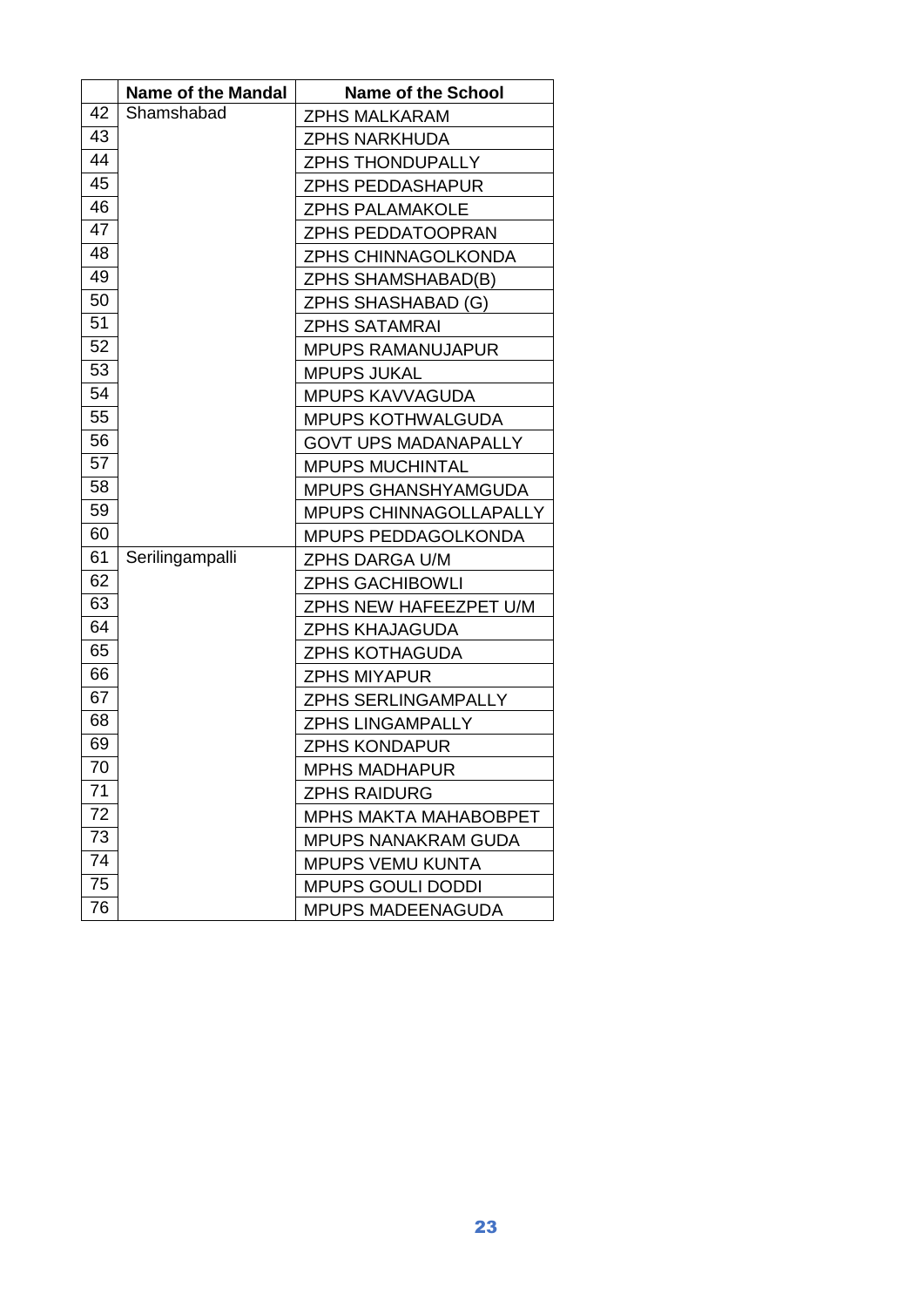# **TENDER ACCEPTANCE LETTER**

(To be given on Letter Head) **Date:**

**To**

The Assistant Registrar (T), National Institute of Rural Development &Panchayati Raj, Rajendranagar, Hyderabad – 500 030

**Sub:** e-tender for supply of sanitary napkins – Reg.

**Ref:** Tender Reference No.

# **Dear Sir,**

- 1. I/We have downloaded/ obtained the tender document(s) for the above mentioned "Tender/Work" from the web site(s) namely: NIT for empanelment of printers to undertake printing works as per your advertisement, given in the above mentioned website(s).
- 2. I/We hereby certify that I/We have read the entire terms and conditions of the tender documents (including all documents like annexure(s), schedules(s) etc.,), which form part of the contract agreement and I/we shall abide hereby by the terms/conditions/ clauses contained therein.
- 3. The corrigendum(s) issued from time to time by your department/ organisation too have also been taken into consideration, while submitting this acceptance letter.
- 4. I/We hereby unconditionally accept the tender conditions of above mentioned tender document(s)/ corrigendum(s) in its totality/entirety.
- 5. In case any provisions of this tender are found violated, then your department/organisation shall without prejudice to any other right or remedy be at liberty to reject this tender/bid including the forfeiture of the full said earnest money deposit absolutely.

Yours faithfully,

(Signature of the Bidder, with Official Seal)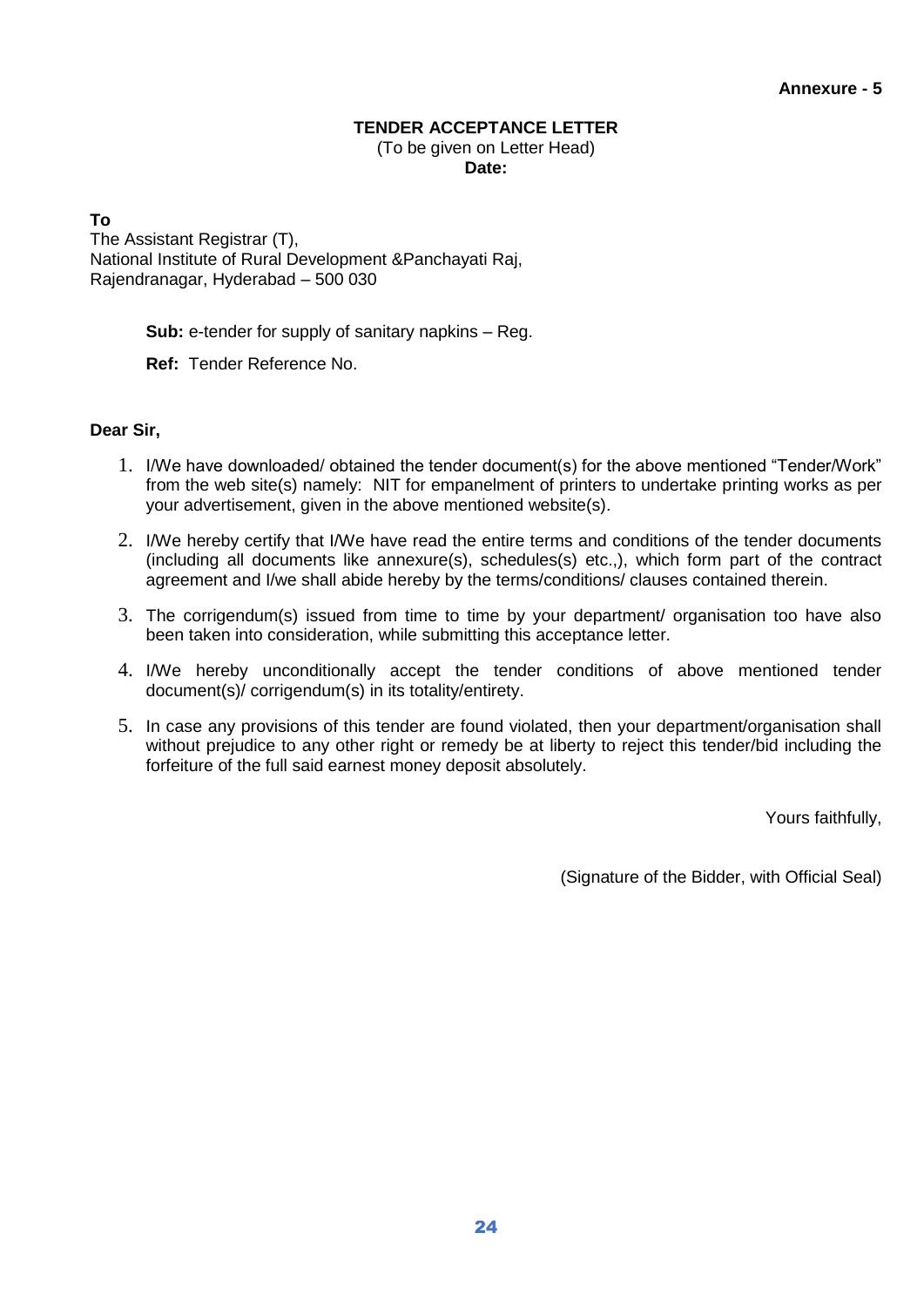### **AGREEMENT**

THIS AGREEMENT made the...........Day of.........................,20………………Between The Project Director, CSR,PPP&PA, NIRDPR, Hyderabad-500030, (Name of Purchaser) of ………………………………..(Country of Purchaser) (Here in after "the Purchaser") on the one part and ………………………………………….(NameofSupplier)of ………………………………………(City and Country of Supplier) (Hereinafter called "the Supplier") on the other part:

WHEREAS the Purchaser is desirous that certain Goods and ancillary services viz. Supply of Sanitary Napkins in the tender reference no.------------------------------------- (BriefDescriptionofGoodsandServices)and has accepted a bid by the Supplier for the supply of those goods and services approved by the purchaser.

#### **NOW THIS AGREEMENT WITNESSETH AS FOLLOWS:**

In this Agreement words and expressions shall have the same meanings as are respectively assigned to the terms and conditions of the Contract referred to, and they shall be deemed to form and be read and construed as part of this agreement.

- 1. The following documents shall be deemed to form and be read and construed as part of this Agreement, viz.:
	- a) The Letter of Approval of quoted products issued by the Project Director, CSR,PPP&PA, NIRDPR, Hyderabad-500030 .
	- b) The Notice Inviting Tender.
	- c) The supplier's bid including enclosures, annexure, etc.
	- d) TheTerms and Conditions of the Contract.
	- e) The Schedule of Requirement
	- f) The Technical Specification.
	- g) Any of the documents listed in the supplier's bid and replies to queries, clarifications issued by the Project Director, CSR,PPP&PA, NIRDPR, Hyderabad-500030, such confirmations given by the bidder which are acceptable to the Project Director, CSR,PPP&PA, NIRDPR, Hyderabad-500030, and the entire Addendum issued as forming part of the contract.
- 2. In consideration of the payments to be made by the Project Director, CSR,PPP&PA, NIRDPR, Hyderabad-500030, to the Supplier as here in after mentioned, the Supplier hereby covenants with the Purchaser to provide, the goods and services and to remedy defects therein in conformity in all respects with the provisions of the Contract.
- 3. The Project Director, CSR,PPP&PA, NIRDPR, Hyderabad-500030, hereby covenants to pay the Supplier in consideration of the provision of the goods and services and the remedy in defects therein, the Contract Price or such other sum as may become payable under the provisions of the Contract at the times and in the manner prescribed by the Contract.

# **DELIVERY SCHEDULE:**

Supply shall be completed within 30 days(Napkins can supply for three months once to each school) from the date of issue ofpurchase order.

INWITNESS where of the parties here to have caused this Agreement to beexecuted in accordance with the irrespective laws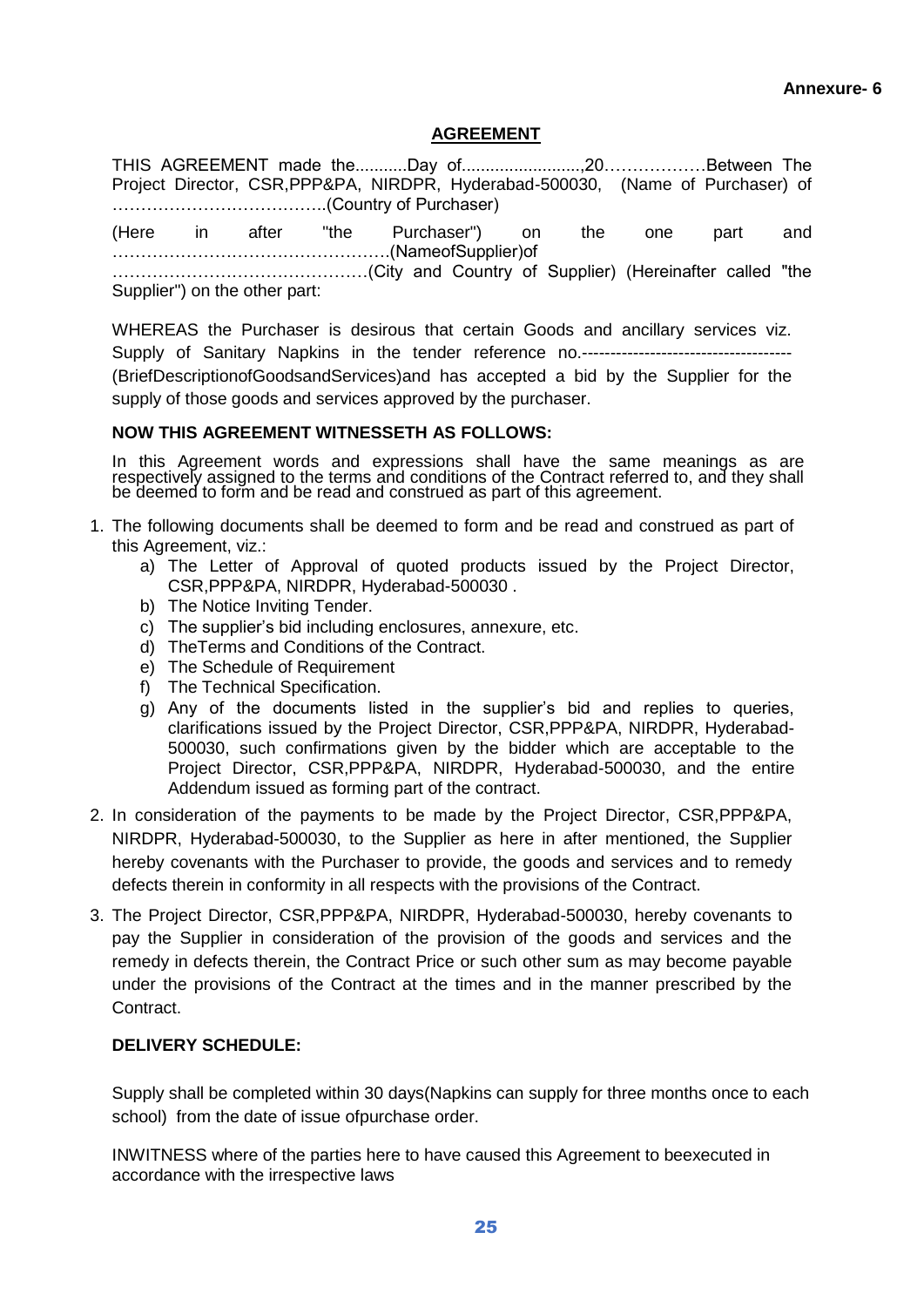| Name                                           |  |
|------------------------------------------------|--|
| Address<br>Signed, Sealed and Delivered by the |  |
|                                                |  |
| Supplier)                                      |  |
| In the presence                                |  |
| Name:                                          |  |
| Address:                                       |  |